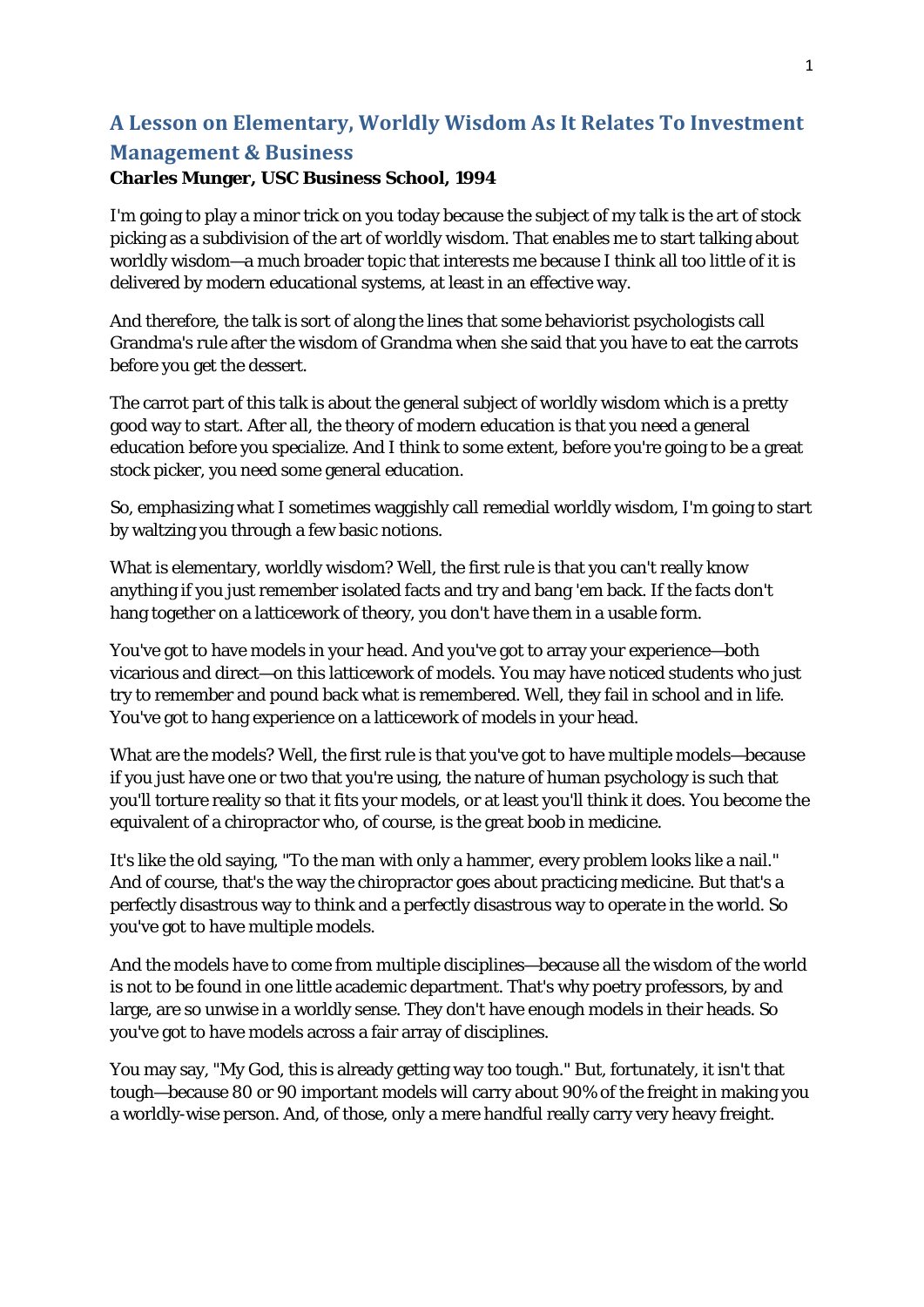So let's briefly review what kind of models and techniques constitute this basic knowledge that everybody has to have before they proceed to being really good at a narrow art like stock picking.

First there's mathematics. Obviously, you've got to be able to handle numbers and quantities—basic arithmetic. And the great useful model, after compound interest, is the elementary math of permutations and combinations. And that was taught in my day in the sophomore year in high school. I suppose by now in great private schools, it's probably down to the eighth grade or so.

It's very simple algebra. It was all worked out in the course of about one year between Pascal and Fermat. They worked it out casually in a series of letters.

It's not that hard to learn. What is hard is to get so you use it routinely almost everyday of your life. The Fermat/Pascal system is dramatically consonant with the way that the world works. And it's fundamental truth. So you simply have to have the technique.

Many educational institutions—although not nearly enough—have realized this. At Harvard Business School, the great quantitative thing that bonds the first-year class together is what they call decision tree theory. All they do is take high school algebra and apply it to real life problems. And the students love it. They're amazed to find that high school algebra works in life....

By and large, as it works out, people can't naturally and automatically do this. If you understand elementary psychology, the reason they can't is really quite simple: The basic neural network of the brain is there through broad genetic and cultural evolution. And it's not Fermat/Pascal. It uses a very crude, shortcut-type of approximation. It's got elements of Fermat/Pascal in it. However, it's not good.

So you have to learn in a very usable way this very elementary math and use it routinely in life—just the way if you want to become a golfer, you can't use the natural swing that broad evolution gave you. You have to learn—to have a certain grip and swing in a different way to realize your full potential as a golfer.

If you don't get this elementary, but mildly unnatural, mathematics of elementary probability into your repertoire, then you go through a long life like a one-legged man in an asskicking contest. You're giving a huge advantage to everybody else.

One of the advantages of a fellow like Buffett, whom I've worked with all these years, is that he automatically thinks in terms of decision trees and the elementary math of permutations and combinations....

Obviously, you have to know accounting. It's the language of practical business life. It was a very useful thing to deliver to civilization. I've heard it came to civilization through Venice which of course was once the great commercial power in the Mediterranean. However, double-entry bookkeeping was a hell of an invention.

And it's not that hard to understand.

But you have to know enough about it to understand its limitations—because although accounting is the starting place, it's only a crude approximation. And it's not very hard to understand its limitations. For example, everyone can see that you have to more or less just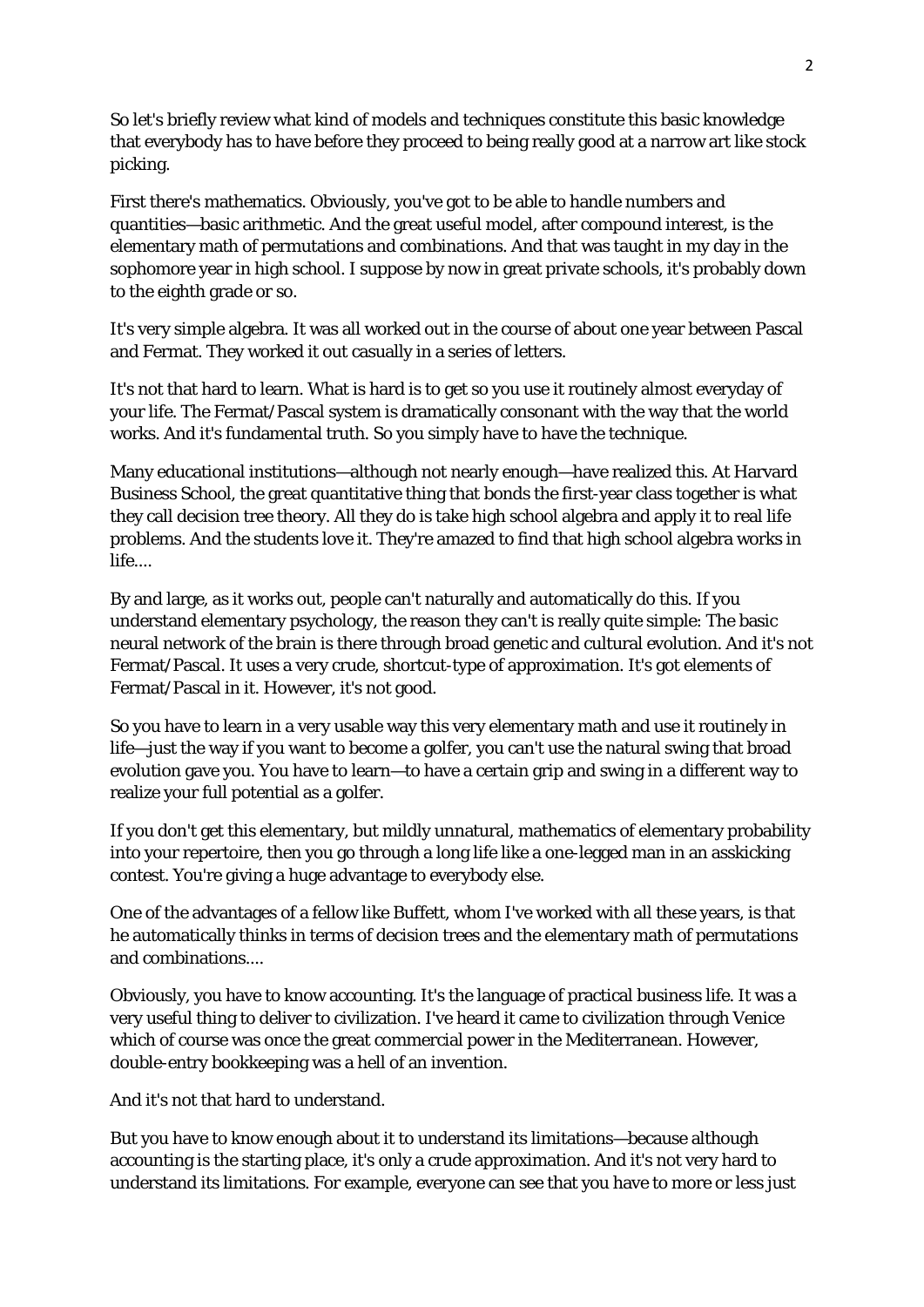guess at the useful life of a jet airplane or anything like that. Just because you express the depreciation rate in neat numbers doesn't make it anything you really know.

In terms of the limitations of accounting, one of my favorite stories involves a very great businessman named Carl Braun who created the CF Braun Engineering Company. It designed and built oil refineries—which is very hard to do. And Braun would get them to come in on time and not blow up and have efficiencies and so forth. This is a major art.

And Braun, being the thorough Teutonic type that he was, had a number of quirks. And one of them was that he took a look at standard accounting and the way it was applied to building oil refineries and he said, "This is asinine."

So he threw all of his accountants out and he took his engineers and said, "Now, we'll devise our own system of accounting to handle this process." And in due time, accounting adopted a lot of Carl Braun's notions. So he was a formidably willful and talented man who demonstrated both the importance of accounting and the importance of knowing its limitations.

He had another rule, from psychology, which, if you're interested in wisdom, ought to be part of your repertoire—like the elementary mathematics of permutations and combinations.

His rule for all the Braun Company's communications was called the five W's—you had to tell who was going to do what, where, when and why. And if you wrote a letter or directive in the Braun Company telling somebody to do something, and you didn't tell him why, you could get fired. In fact, you would get fired if you did it twice.

You might ask why that is so important? Well, again that's a rule of psychology. Just as you think better if you array knowledge on a bunch of models that are basically answers to the question, why, why, why, if you always tell people why, they'll understand it better, they'll consider it more important, and they'll be more likely to comply. Even if they don't understand your reason, they'll be more likely to comply.

So there's an iron rule that just as you want to start getting worldly wisdom by asking why, why, why, in communicating with other people about everything, you want to include why, why, why. Even if it's obvious, it's wise to stick in the why.

Which models are the most reliable? Well, obviously, the models that come from hard science and engineering are the most reliable models on this Earth. And engineering quality control—at least the guts of it that matters to you and me and people who are not professional engineers—is very much based on the elementary mathematics of Fermat and Pascal:

It costs so much and you get so much less likelihood of it breaking if you spend this much. It's all elementary high school mathematics. And an elaboration of that is what Deming brought to Japan for all of that quality control stuff.

I don't think it's necessary for most people to be terribly facile in statistics. For example, I'm not sure that I can even pronounce the Poisson distribution. But I know what a Gaussian or normal distribution looks like and I know that events and huge aspects of reality end up distributed that way. So I can do a rough calculation.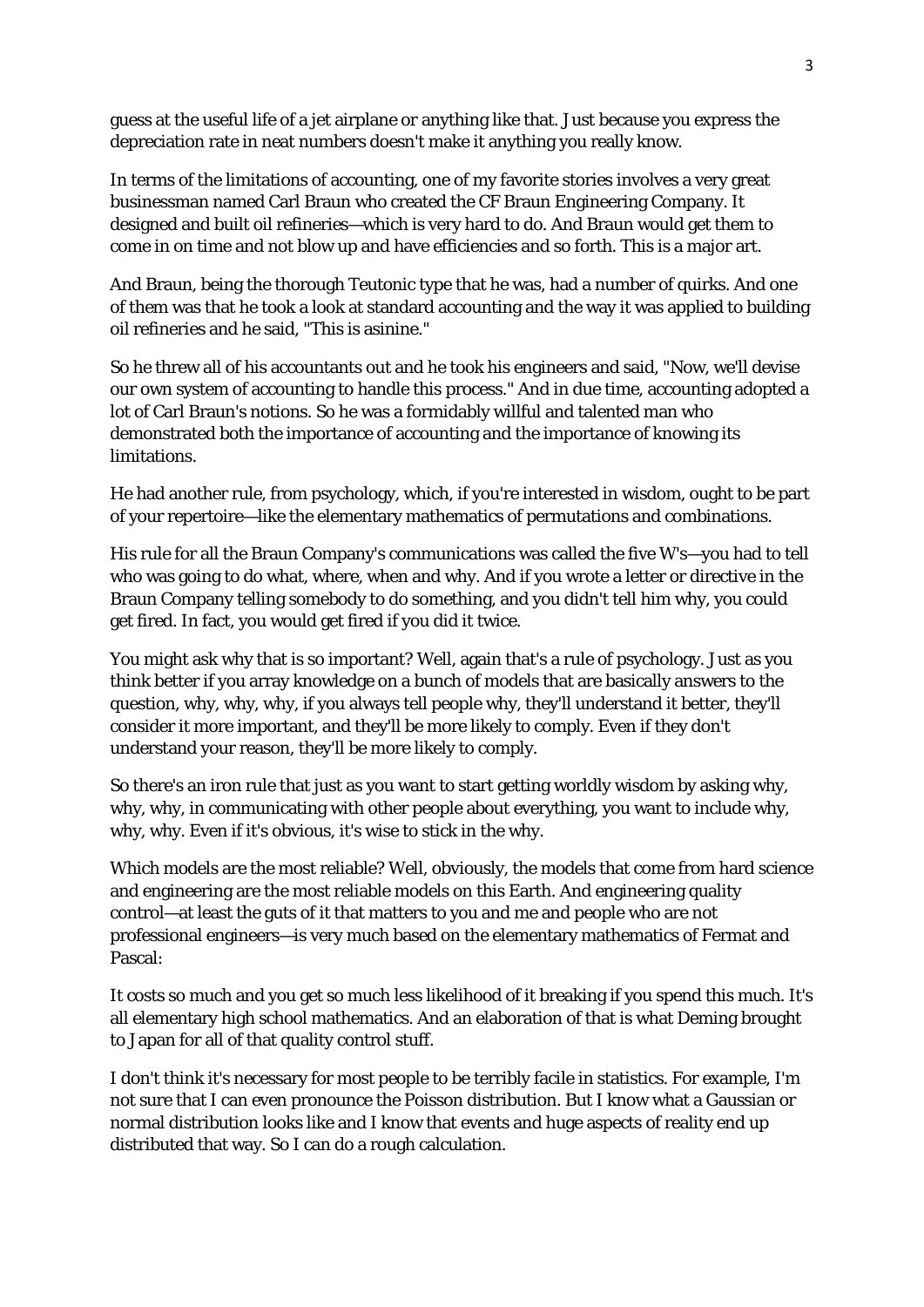But if you ask me to work out something involving a Gaussian distribution to ten decimal points, I can't sit down and do the math. I'm like a poker player who's learned to play pretty well without mastering Pascal.

And by the way, that works well enough. But you have to understand that bellshaped curve at least roughly as well as I do.

And, of course, the engineering idea of a backup system is a very powerful idea. The engineering idea of breakpoints—that's a very powerful model, too. The notion of a critical mass—that comes out of physics—is a very powerful model.

All of these things have great utility in looking at ordinary reality. And all of this cost-benefit analysis—hell, that's all elementary high school algebra, too. It's just been dolled up a little bit with fancy lingo.

I suppose the next most reliable models are from biology/ physiology because, after all, all of us are programmed by our genetic makeup to be much the same.

And then when you get into psychology, of course, it gets very much more complicated. But it's an ungodly important subject if you're going to have any worldly wisdom.

And you can demonstrate that point quite simply: There's not a person in this room viewing the work of a very ordinary professional magician who doesn't see a lot of things happening that aren't happening and not see a lot of things happening that are happening.

And the reason why is that the perceptual apparatus of man has shortcuts in it. The brain cannot have unlimited circuitry. So someone who knows how to take advantage of those shortcuts and cause the brain to miscalculate in certain ways can cause you to see things that aren't there.

Now you get into the cognitive function as distinguished from the perceptual function. And there, you are equally—more than equally in fact—likely to be misled. Again, your brain has a shortage of circuitry and so forth—and it's taking all kinds of little automatic shortcuts.

So when circumstances combine in certain ways—or more commonly, your fellow man starts acting like the magician and manipulates you on purpose by causing your cognitive dysfunction—you're a patsy.

And so just as a man working with a tool has to know its limitations, a man working with his cognitive apparatus has to know its limitations. And this knowledge, by the way, can be used to control and motivate other people....

So the most useful and practical part of psychology—which I personally think can be taught to any intelligent person in a week—is ungodly important. And nobody taught it to me by the way. I had to learn it later in life, one piece at a time. And it was fairly laborious. It's so elementary though that, when it was all over, I felt like a fool.

And yeah, I'd been educated at Cal Tech and the Harvard Law School and so forth. So very eminent places miseducated people like you and me.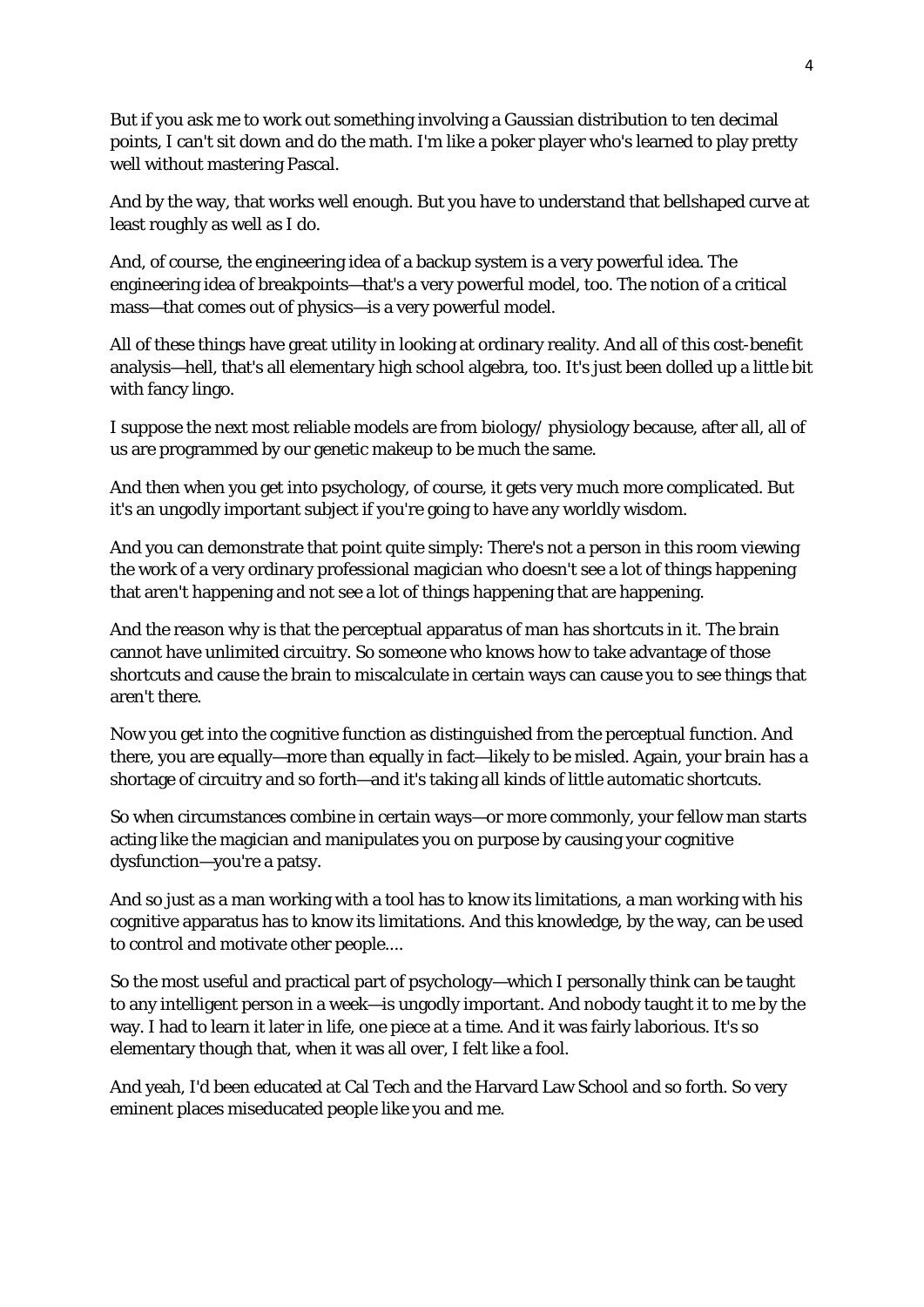The elementary part of psychology—the psychology of misjudgment, as I call it—is a terribly important thing to learn. There are about 20 little principles. And they interact, so it gets slightly complicated. But the guts of it is unbelievably important.

Terribly smart people make totally bonkers mistakes by failing to pay heed to it. In fact, I've done it several times during the last two or three years in a very important way. You never get totally over making silly mistakes.

There's another saying that comes from Pascal which I've always considered one of the really accurate observations in the history of thought. Pascal said in essence, "The mind of man at one and the same time is both the glory and the shame of the universe."

And that's exactly right. It has this enormous power. However, it also has these standard misfunctions that often cause it to reach wrong conclusions. It also makes man extraordinarily subject to manipulation by others. For example, roughly half of the army of Adolf Hitler was composed of believing Catholics. Given enough clever psychological manipulation, what human beings will do is quite interesting.

Personally, I've gotten so that I now use a kind of two-track analysis. First, what are the factors that really govern the interests involved, rationally considered? And second, what are the subconscious influences where the brain at a subconscious level is automatically doing these things—which by and large are useful, but which often misfunction.

One approach is rationality—the way you'd work out a bridge problem: by evaluating the real interests, the real probabilities and so forth. And the other is to evaluate the psychological factors that cause subconscious conclusions—many of which are wrong.

Now we come to another somewhat less reliable form of human wisdom—microeconomics. And here, I find it quite useful to think of a free market economy—or partly free market economy—as sort of the equivalent of an ecosystem....

This is a very unfashionable way of thinking because early in the days after Darwin came along, people like the robber barons assumed that the doctrine of the survival of the fittest authenticated them as deserving power—you know, "I'm the richest. Therefore, I'm the best. God's in his heaven, etc."

And that reaction of the robber barons was so irritating to people that it made it unfashionable to think of an economy as an ecosystem. But the truth is that it is a lot like an ecosystem. And you get many of the same results.

Just as in an ecosystem, people who narrowly specialize can get terribly good at occupying some little niche. Just as animals flourish in niches, similarly, people who specialize in the business world—and get very good because they specialize—frequently find good economics that they wouldn't get any other way.

And once we get into microeconomics, we get into the concept of advantages of scale. Now we're getting closer to investment analysis—because in terms of which businesses succeed and which businesses fail, advantages of scale are ungodly important.

For example, one great advantage of scale taught in all of the business schools of the world is cost reductions along the so-called experience curve. Just doing something complicated in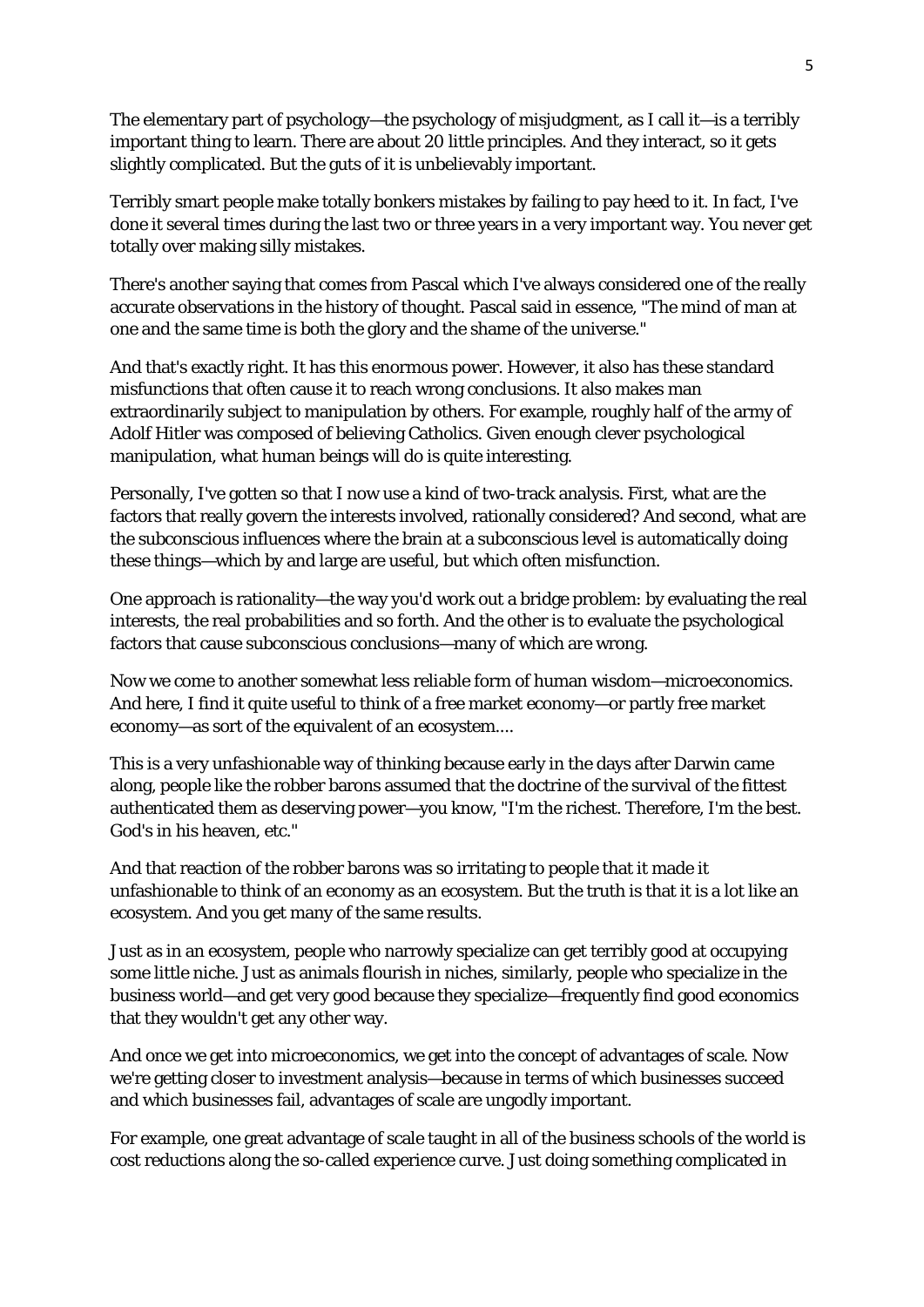more and more volume enables human beings, who are trying to improve and are motivated by the incentives of capitalism, to do it more and more efficiently.

The very nature of things is that if you get a whole lot of volume through your joint, you get better at processing that volume. That's an enormous advantage. And it has a lot to do with which businesses succeed and fail....

Let's go through a list—albeit an incomplete one—of possible advantages of scale. Some come from simple geometry. If you're building a great spherical tank, obviously as you build it bigger, the amount of steel you use in the surface goes up with the square and the cubic volume goes up with the cube. So as you increase the dimensions, you can hold a lot more volume per unit area of steel.

And there are all kinds of things like that where the simple geometry—the simple reality gives you an advantage of scale.

For example, you can get advantages of scale from TV advertising. When TV advertising first arrived—when talking color pictures first came into our living rooms—it was an unbelievably powerful thing. And in the early days, we had three networks that had whatever it was—say 90% of the audience.

Well, if you were Procter & Gamble, you could afford to use this new method of advertising. You could afford the very expensive cost of network television because you were selling so many cans and bottles. Some little guy couldn't. And there was no way of buying it in part. Therefore, he couldn't use it. In effect, if you didn't have a big volume, you couldn't use network TV advertising which was the most effective technique.

So when TV came in, the branded companies that were already big got a huge tail wind. Indeed, they prospered and prospered and prospered until some of them got fat and foolish, which happens with prosperity—at least to some people....

And your advantage of scale can be an informational advantage. If I go to some remote place, I may see Wrigley chewing gum alongside Glotz's chewing gum. Well, I know that Wrigley is a satisfactory product, whereas I don't know anything about Glotz's. So if one is 40 cents and the other is 30 cents, am I going to take something I don't know and put it in my mouth which is a pretty personal place, after all—for a lousy dime?

So, in effect, Wrigley , simply by being so well known, has advantages of scale—what you might call an informational advantage.

Another advantage of scale comes from psychology. The psychologists use the term social proof. We are all influenced—subconsciously and to some extent consciously—by what we see others do and approve. Therefore, if everybody's buying something, we think it's better. We don't like to be the one guy who's out of step.

Again, some of this is at a subconscious level and some of it isn't. Sometimes, we consciously and rationally think, "Gee, I don't know much about this. They know more than I do. Therefore, why shouldn't I follow them?"

The social proof phenomenon which comes right out of psychology gives huge advantages to scale—for example, with very wide distribution, which of course is hard to get. One advantage of Coca-Cola is that it's available almost everywhere in the world.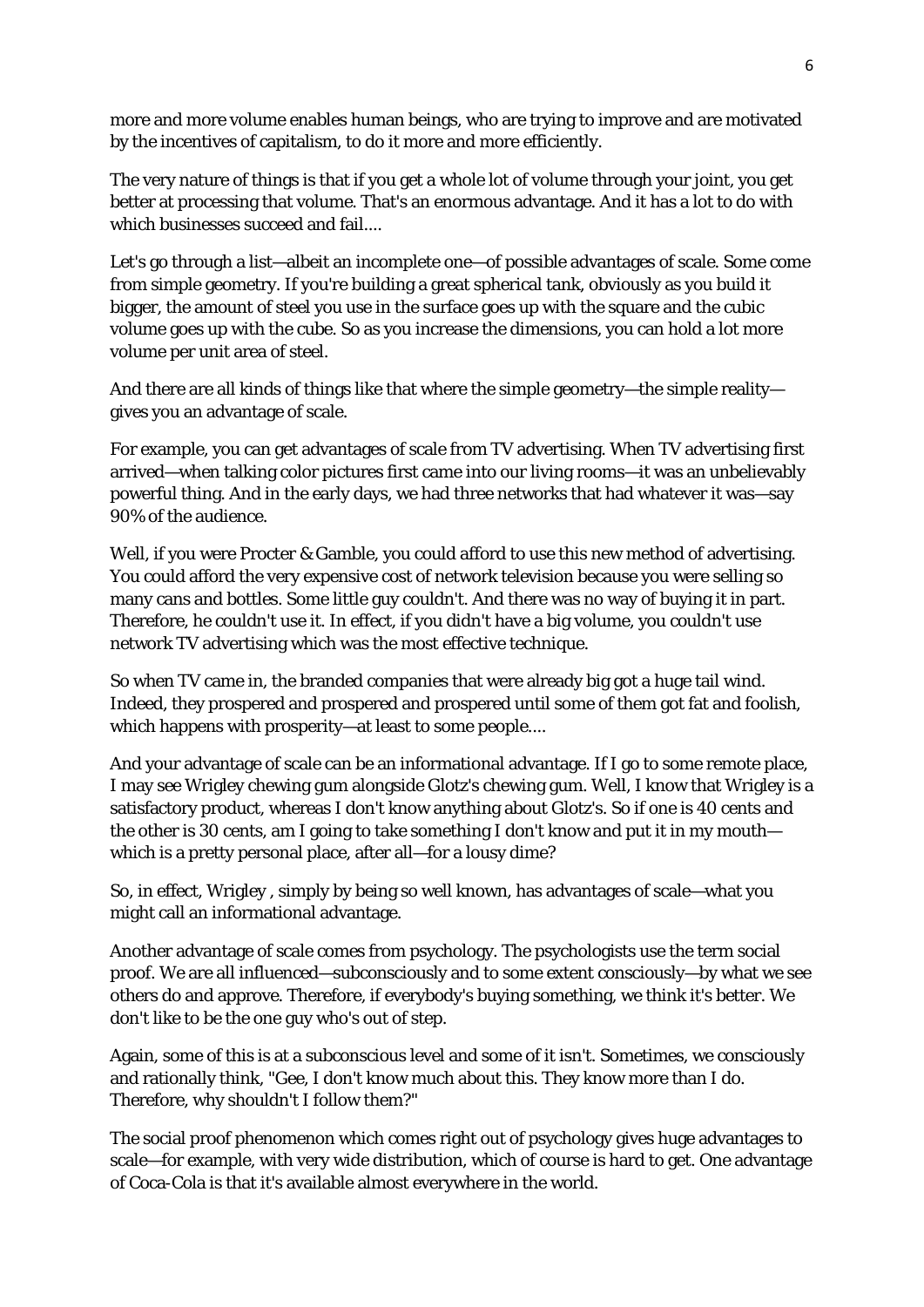Well, suppose you have a little soft drink. Exactly how do you make it available all over the Earth? The worldwide distribution setup—which is slowly won by a big enterprise—gets to be a huge advantage.... And if you think about it, once you get enough advantages of that type, it can become very hard for anybody to dislodge you.

There's another kind of advantage to scale. In some businesses, the very nature of things is to sort of cascade toward the overwhelming dominance of one firm.

The most obvious one is daily newspapers. There's practically no city left in the U.S., aside from a few very big ones, where there's more than one daily newspaper.

And again, that's a scale thing. Once I get most of the circulation, I get most of the advertising. And once I get most of the advertising and circulation, why would anyone want the thinner paper with less information in it? So it tends to cascade to a winner-take-allsituation. And that's a separate form of the advantages of scale phenomenon.

Similarly, all these huge advantages of scale allow greater specialization within the firm. Therefore, each person can be better at what he does.

And these advantages of scale are so great, for example, that when Jack Welch came into General Electric, he just said, "To hell with it. We're either going to be # 1 or #2 in every field we're in or we're going to be out. I don't care how many people I have to fire and what I have to sell. We're going to be #1 or #2 or out."

That was a very tough-minded thing to do, but I think it was a very correct decision if you're thinking about maximizing shareholder wealth. And I don't think it's a bad thing to do for a civilization either, because I think that General Electric is stronger for having Jack Welch there.

And there are also disadvantages of scale. For example, we—by which I mean Berkshire Hathaway—are the largest shareholder in Capital Cities/ABC. And we had trade publications there that got murdered where our competitors beat us. And the way they beat us was by going to a narrower specialization.

We'd have a travel magazine for business travel. So somebody would create one which was addressed solely at corporate travel departments. Like an ecosystem, you're getting a narrower and narrower specialization.

Well, they got much more efficient. They could tell more to the guys who ran corporate travel departments. Plus, they didn't have to waste the ink and paper mailing out stuff that corporate travel departments weren't interested in reading. It was a more efficient system. And they beat our brains out as we relied on our broader magazine.

That's what happened to *The Saturday Evening Post* and all those things. They're gone. What we have now is *Motocross*—which is read by a bunch of nuts who like to participate in tournaments where they turn somersaults on their motorcycles. But they care about it. For them, it's the principal purpose of life. A magazine called *Motocross* is a total necessity to those people. And its profit margins would make you salivate.

Just think of how narrowcast that kind of publishing is. So occasionally, scaling down and intensifying gives you the big advantage. Bigger is not always better.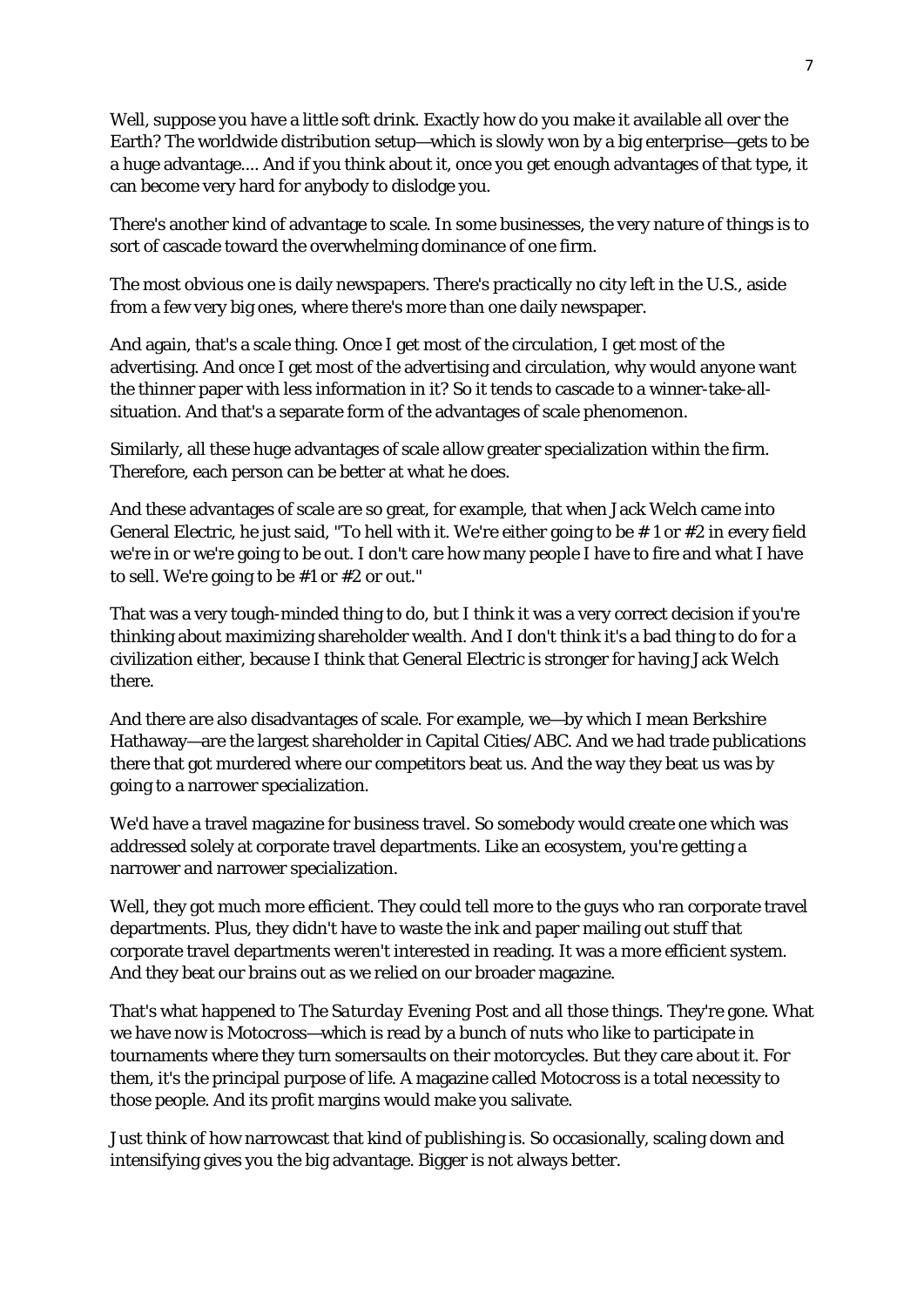The great defect of scale, of course, which makes the game interesting—so that the big people don't always win—is that as you get big, you get the bureaucracy. And with the bureaucracy comes the territoriality—which is again grounded in human nature.

And the incentives are perverse. For example, if you worked for AT&T in my day, it was a great bureaucracy. Who in the hell was really thinking about the shareholder or anything else? And in a bureaucracy, you think the work is done when it goes out of your in-basket into somebody else's in-basket. But, of course, it isn't. It's not done until AT&T delivers what it's supposed to deliver. So you get big, fat, dumb, unmotivated bureaucracies.

They also tend to become somewhat corrupt. In other words, if I've got a department and you've got a department and we kind of share power running this thing, there's sort of an unwritten rule: "If you won't bother me, I won't bother you and we're both happy." So you get layers of management and associated costs that nobody needs. Then, while people are justifying all these layers, it takes forever to get anything done. They're too slow to make decisions and nimbler people run circles around them.

The constant curse of scale is that it leads to big, dumb bureaucracy—which, of course, reaches its highest and worst form in government where the incentives are really awful. That doesn't mean we don't need governments—because we do. But it's a terrible problem to get big bureaucracies to behave.

So people go to stratagems. They create little decentralized units and fancy motivation and training programs. For example, for a big company, General Electric has fought bureaucracy with amazing skill. But that's because they have a combination of a genius and a fanatic running it. And they put him in young enough so he gets a long run. Of course, that's Jack Welch.

But bureaucracy is terrible.... And as things get very powerful and very big, you can get some really dysfunctional behavior. Look at Westinghouse. They blew billions of dollars on a bunch of dumb loans to real estate developers. They put some guy who'd come up by some career path—I don't know exactly what it was, but it could have been refrigerators or something and all of a sudden, he's loaning money to real estate developers building hotels. It's a very unequal contest. And in due time, they lost all those billions of dollars.

CBS provides an interesting example of another rule of psychology—namely, Pavlovian association. If people tell you what you really don't want to hear what's unpleasant—there's an almost automatic reaction of antipathy. You have to train yourself out of it. It isn't foredestined that you have to be this way. But you will tend to be this way if you don't think about it.

Television was dominated by one network—CBS in its early days. And Paley was a god. But he didn't like to hear what he didn't like to hear. And people soon learned that. So they told Paley only what he liked to hear. Therefore, he was soon living in a little cocoon of unreality and everything else was corrupt—although it was a great business.

So the idiocy that crept into the system was carried along by this huge tide. It was a Mad Hatter's tea party the last ten years under Bill Paley.

And that is not the only example by any means. You can get severe misfunction in the high ranks of business. And of course, if you're investing, it can make a lot of difference. If you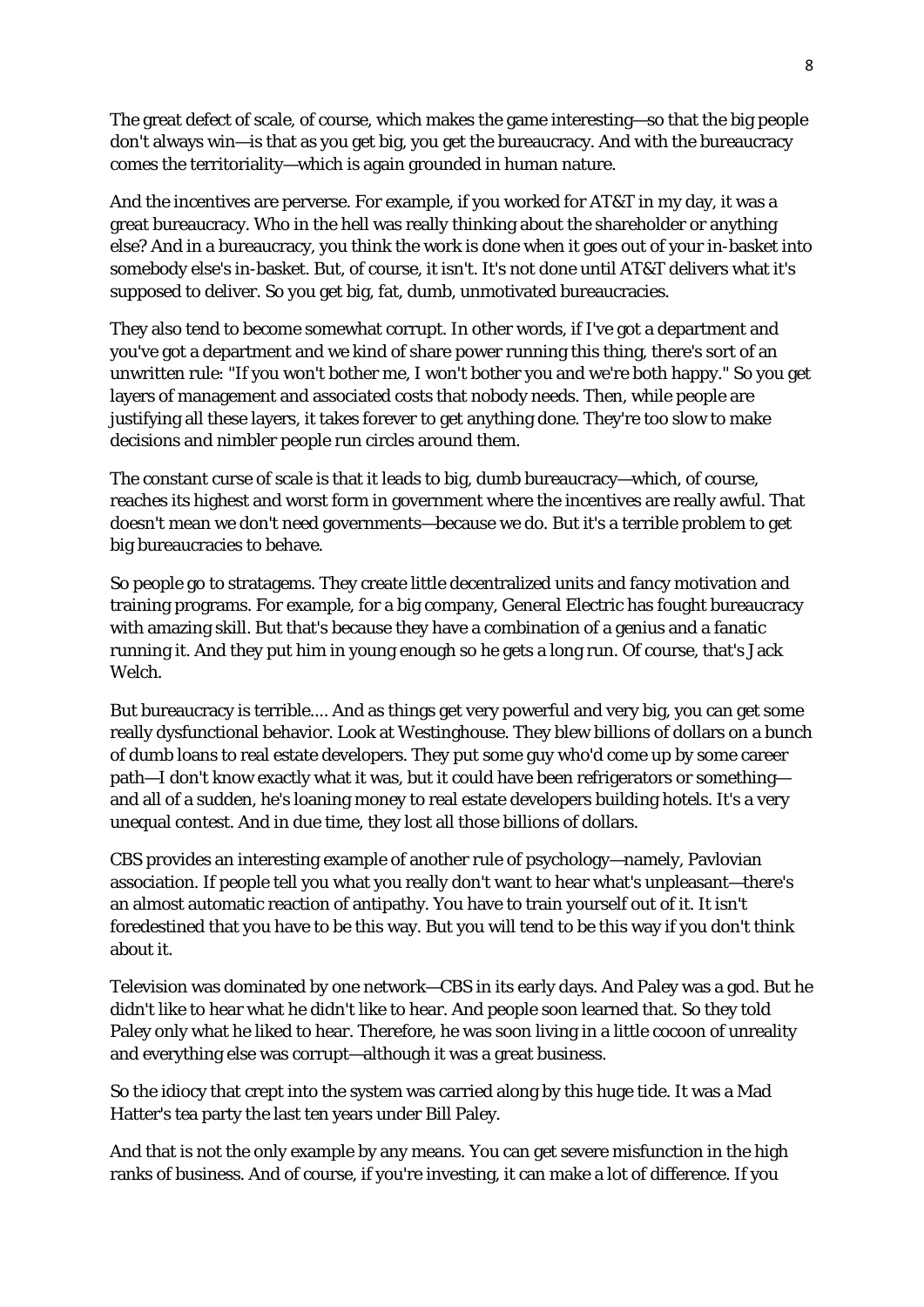take all the acquisitions that CBS made under Paley, after the acquisition of the network itself, with all his advisors—his investment bankers, management consultants and so forth who were getting paid very handsomely—it was absolutely terrible.

For example, he gave something like 20% of CBS to the Dumont Company for a television set manufacturer which was destined to go broke. I think it lasted all of two or three years or something like that. So very soon after he'd issued all of that stock, Dumont was history. You get a lot of dysfunction in a big fat, powerful place where no one will bring unwelcome reality to the boss.

So life is an everlasting battle between those two forces—to get these advantages of scale on one side and a tendency to get a lot like the U.S. Agriculture Department on the other side where they just sit around and so forth. I don't know exactly what they do. However, I do know that they do very little useful work.

On the subject of advantages of economies of scale, I find chain stores quite interesting. Just think about it. The concept of a chain store was a fascinating invention. You get this huge purchasing power—which means that you have lower merchandise costs. You get a whole bunch of little laboratories out there in which you can conduct experiments. And you get specialization.

If one little guy is trying to buy across 27 different merchandise categories influenced by traveling salesmen, he's going to make a lot of poor decisions. But if your buying is done in headquarters for a huge bunch of stores, you can get very bright people that know a lot about refrigerators and so forth to do the buying.

The reverse is demonstrated by the little store where one guy is doing all the buying. It's like the old story about the little store with salt all over its walls. And a stranger comes in and says to the storeowner, "You must sell a lot of salt." And he replies, "No, I don't. But you should see the guy who sells me salt."

So there are huge purchasing advantages. And then there are the slick systems of forcing everyone to do what works. So a chain store can be a fantastic enterprise.

It's quite interesting to think about Wal-Mart starting from a single store in Bentonville, Arkansas against Sears, Roebuck with its name, reputation and all of its billions. How does a guy in Bentonville, Arkansas with no money blow right by Sears, Roebuck? And he does it in his own lifetime—in fact, during his own late lifetime because he was already pretty old by the time he started out with one little store....

He played the chain store game harder and better than anyone else. Walton invented practically nothing. But he copied everything anybody else ever did that was smart—and he did it with more fanaticism and better employee manipulation. So he just blew right by them all.

He also had a very interesting competitive strategy in the early days. He was like a prizefighter who wanted a great record so he could be in the finals and make a big TV hit. So what did he do? He went out and fought 42 palookas. Right? And the result was knockout, knockout, knockout—42 times.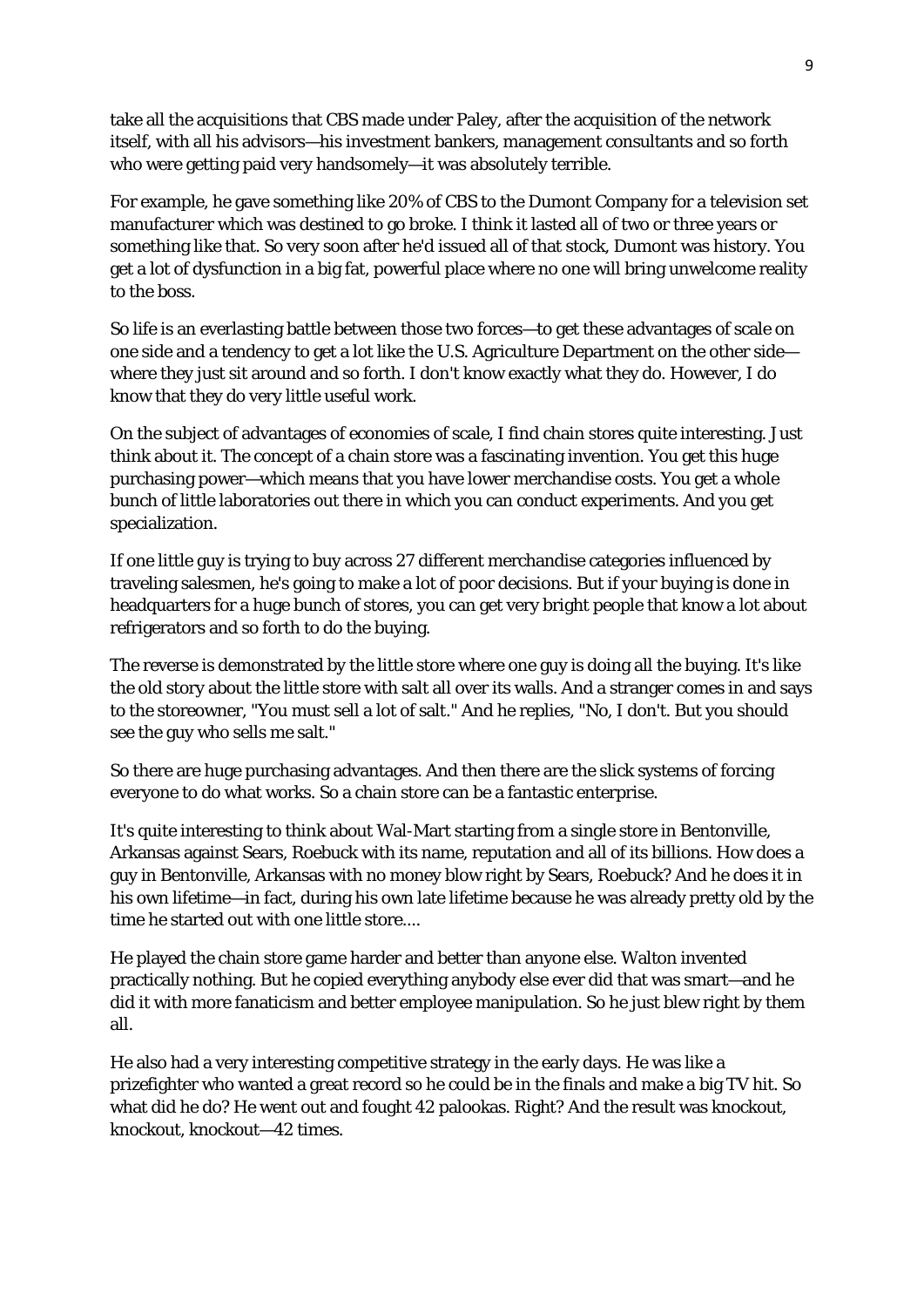Walton, being as shrewd as he was, basically broke other small town merchants in the early days. With his more efficient system, he might not have been able to tackle some titan headon at the time. But with his better system, he could destroy those small town merchants. And he went around doing it time after time after time. Then, as he got bigger, he started destroying the big boys.

Well, that was a very, very shrewd strategy.

You can say, "Is this a nice way to behave?" Well, capitalism is a pretty brutal place. But I personally think that the world is better for having Wal-Mart. I mean you can idealize small town life. But I've spent a fair amount of time in small towns. And let me tell you you shouldn't get too idealistic about all those businesses he destroyed.

Plus, a lot of people who work at Wal-Mart are very high grade, bouncy people who are raising nice children. I have no feeling that an inferior culture destroyed a superior culture. I think that is nothing more than nostalgia and delusion. But, at any rate, it's an interesting model of how the scale of things and fanaticism combine to be very powerful.

And it's also an interesting model on the other side—how with all its great advantages, the disadvantages of bureaucracy did such terrible damage to Sears, Roebuck. Sears had layers and layers of people it didn't need. It was very bureaucratic. It was slow to think. And there was an established way of thinking. If you poked your head up with a new thought, the system kind of turned against you. It was everything in the way of a dysfunctional big bureaucracy that you would expect.

In all fairness, there was also much that was good about it. But it just wasn't as lean and mean and shrewd and effective as Sam Walton. And, in due time, all its advantages of scale were not enough to prevent Sears from losing heavily to Wal-Mart and other similar retailers.

Here's a model that we've had trouble with. Maybe you'll be able to figure it out better. Many markets get down to two or three big competitors—or five or six. And in some of those markets, nobody makes any money to speak of. But in others, everybody does very well.

Over the years, we've tried to figure out why the competition in some markets gets sort of rational from the investor's point of view so that the shareholders do well, and in other markets, there's destructive competition that destroys shareholder wealth.

If it's a pure commodity like airline seats, you can understand why no one makes any money. As we sit here, just think of what airlines have given to the world—safe travel, greater experience, time with your loved ones, you name it. Yet, the net amount of money that's been made by the shareholders of airlines since Kitty Hawk, is now a negative figure—a substantial negative figure. Competition was so intense that, once it was unleashed by deregulation, it ravaged shareholder wealth in the airline business.

Yet, in other fields—like cereals, for example—almost all the big boys make out. If you're some kind of a medium grade cereal maker, you might make 15% on your capital. And if you're really good, you might make 40%. But why are cereals so profitable—despite the fact that it looks to me like they're competing like crazy with promotions, coupons and everything else? I don't fully understand it.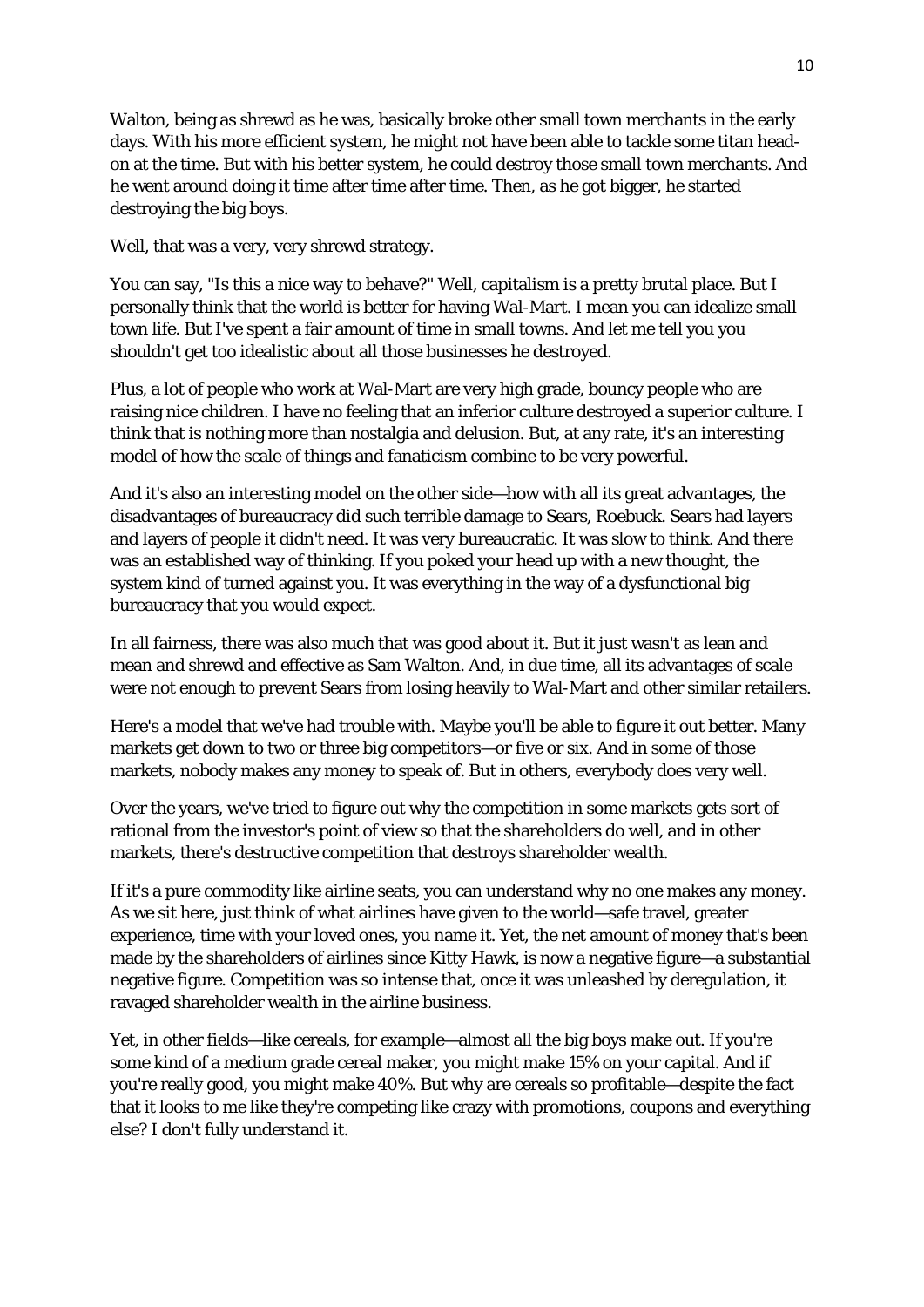Obviously, there's a brand identity factor in cereals that doesn't exist in airlines. That must be the main factor that accounts for it.

And maybe the cereal makers by and large have learned to be less crazy about fighting for market share—because if you get even one person who's hell-bent on gaining market share.... For example, if I were Kellogg and I decided that I had to have 60% of the market, I think I could take most of the profit out of cereals. I'd ruin Kellogg in the process. But I think I could do it.

In some businesses, the participants behave like a demented Kellogg. In other businesses, they don't. Unfortunately, I do not have a perfect model for predicting how that's going to happen.

For example, if you look around at bottler markets, you'll find many markets where bottlers of Pepsi and Coke both make a lot of money and many others where they destroy most of the profitability of the two franchises. That must get down to the peculiarities of individual adjustment to market capitalism. I think you'd have to know the people involved to fully understand what was happening.

In microeconomics, of course, you've got the concept of patents, trademarks, exclusive franchises and so forth. Patents are quite interesting. When I was young, I think more money went into patents than came out. Judges tended to throw them out—based on arguments about what was really invented and what relied on prior art. That isn't altogether clear.

But they changed that. They didn't change the laws. They just changed the administration so that it all goes to one patent court. And that court is now very much more pro-patent. So I think people are now starting to make a lot of money out of owning patents.

Trademarks, of course, have always made people a lot of money. A trademark system is a wonderful thing for a big operation if it's well known.

The exclusive franchise can also be wonderful. If there were only three television channels awarded in a big city and you owned one of them, there were only so many hours a day that you could be on. So you had a natural position in an oligopoly in the pre-cable days.

And if you get the franchise for the only food stand in an airport, you have a captive clientele and you have a small monopoly of a sort.

The great lesson in microeconomics is to discriminate between when technology is going to help you and when it's going to kill you. And most people do not get this straight in their heads. But a fellow like Buffett does.

For example, when we were in the textile business, which is a terrible commodity business, we were making low-end textiles—which are a real commodity product. And one day, the people came to Warren and said, "They've invented a new loom that we think will do twice as much work as our old ones."

And Warren said, "Gee, I hope this doesn't work because if it does, I'm going to close the mill." And he meant it.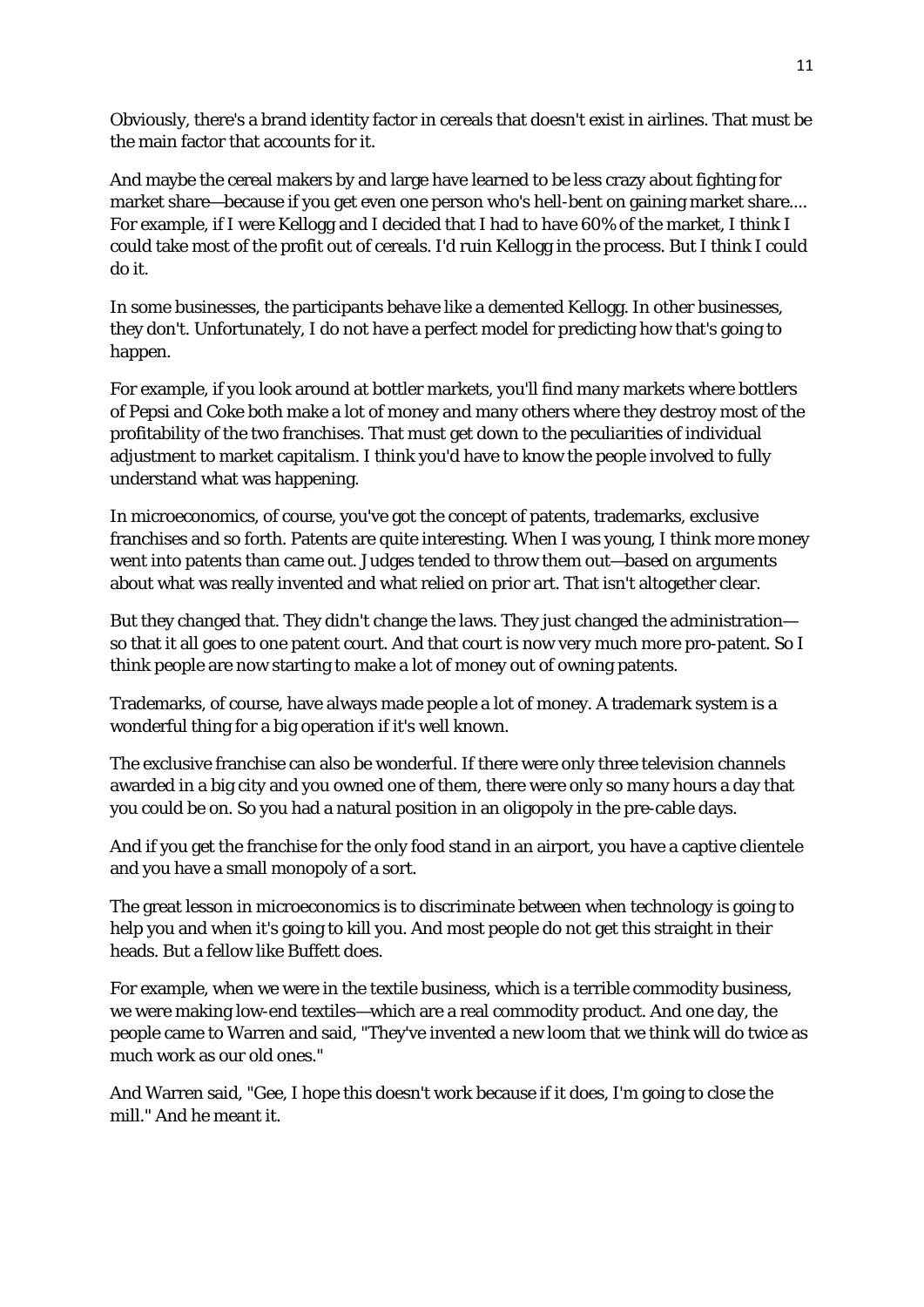What was he thinking? He was thinking, "It's a lousy business. We're earning substandard returns and keeping it open just to be nice to the elderly workers. But we're not going to put huge amounts of new capital into a lousy business."

And he knew that the huge productivity increases that would come from a better machine introduced into the production of a commodity product would all go to the benefit of the buyers of the textiles. Nothing was going to stick to our ribs as owners.

That's such an obvious concept—that there are all kinds of wonderful new inventions that give you nothing as owners except the opportunity to spend a lot more money in a business that's still going to be lousy. The money still won't come to you. All of the advantages from great improvements are going to flow through to the customers.

Conversely, if you own the only newspaper in Oshkosh and they were to invent more efficient ways of composing the whole newspaper, then when you got rid of the old technology and got new fancy computers and so forth, all of the savings would come right through to the bottom line.

In all cases, the people who sell the machinery—and, by and large, even the internal bureaucrats urging you to buy the equipment—show you projections with the amount you'll save at current prices with the new technology. However, they don't do the second step of the analysis which is to determine how much is going stay home and how much is just going to flow through to the customer. I've never seen a single projection incorporating that second step in my life. And I see them all the time. Rather, they always read: "This capital outlay will save you so much money that it will pay for itself in three years."

So you keep buying things that will pay for themselves in three years. And after 20 years of doing it, somehow you've earned a return of only about 4% per annum. That's the textile business.

And it isn't that the machines weren't better. It's just that the savings didn't go to you. The cost reductions came through all right. But the benefit of the cost reductions didn't go to the guy who bought the equipment. It's such a simple idea. It's so basic. And yet it's so often forgotten.

Then there's another model from microeconomics which I find very interesting. When technology moves as fast as it does in a civilization like ours, you get a phenomenon which I call competitive destruction. You know, you have the finest buggy whip factory and all of a sudden in comes this little horseless carriage. And before too many years go by, your buggy whip business is dead. You either get into a different business or you're dead—you're destroyed. It happens again and again and again.

And when these new businesses come in, there are huge advantages for the early birds. And when you're an early bird, there's a model that I call "surfing"—when a surfer gets up and catches the wave and just stays there, he can go a long, long time. But if he gets off the wave, he becomes mired in shallows....

But people get long runs when they're right on the edge of the wave—whether it's Microsoft or Intel or all kinds of people, including National Cash Register in the early days.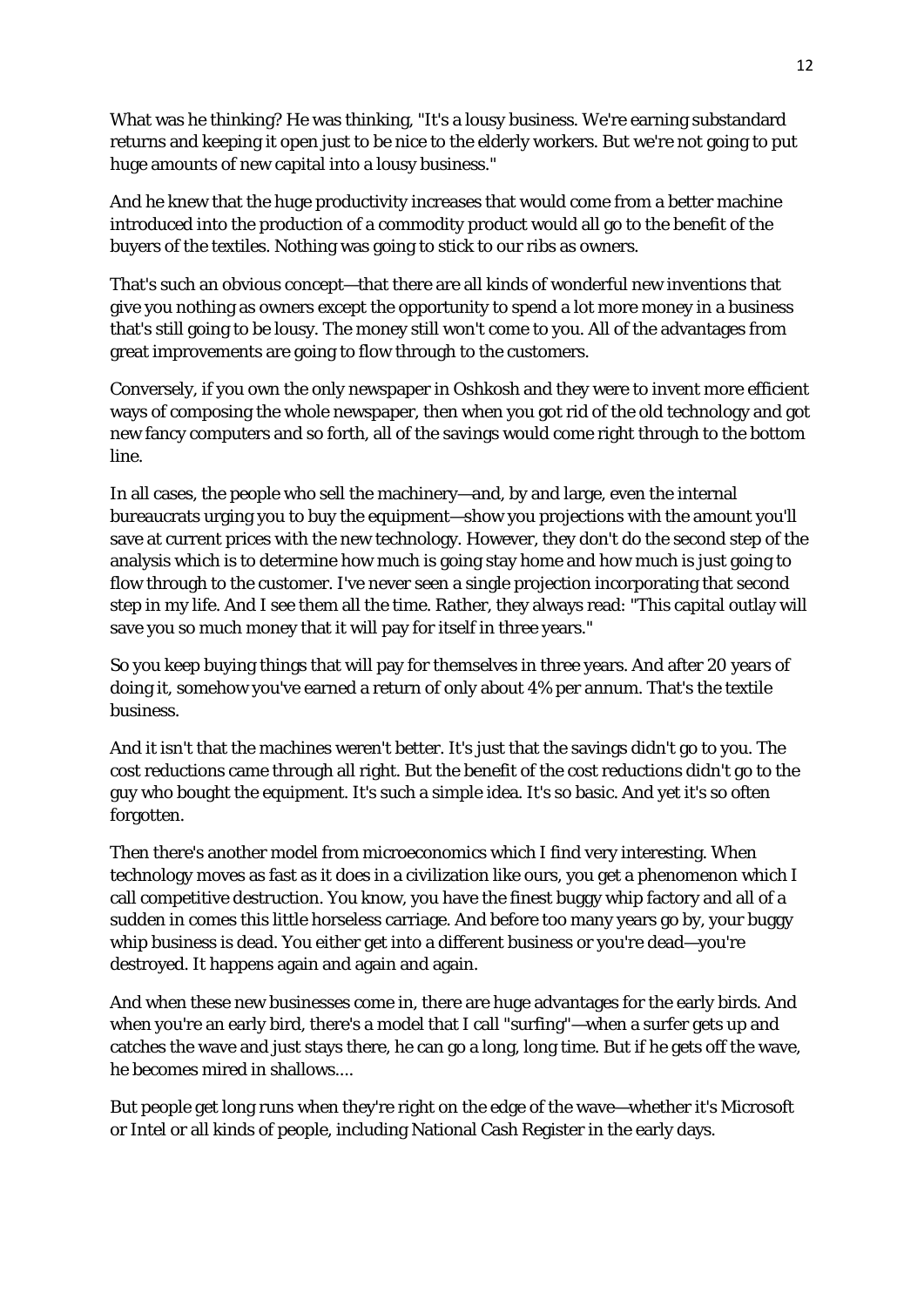The cash register was one of the great contributions to civilization. It's a wonderful story. Patterson was a small retail merchant who didn't make any money. One day, somebody sold him a crude cash register which he put into his retail operation. And it instantly changed from losing money to earning a profit because it made it so much harder for the employees to steal....

But Patterson, having the kind of mind that he did, didn't think, "Oh, good for my retail business." He thought, "I'm going into the cash register business." And, of course, he created National Cash Register.

And he "surfed". He got the best distribution system, the biggest collection of patents and the best of everything. He was a fanatic about everything important as the technology developed. I have in my files an early National Cash Register Company report in which Patterson described his methods and objectives. And a well-educated orangutan could see that buying into partnership with Patterson in those early days, given his notions about the cash register business, was a total 100% cinch.

And, of course, that's exactly what an investor should be looking for. In a long life, you can expect to profit heavily from at least a few of those opportunities if you develop the wisdom and will to seize them. At any rate, "surfing" is a very powerful model.

However, Berkshire Hathaway , by and large, does not invest in these people that are "surfing" on complicated technology. After all, we're cranky and idiosyncratic—as you may have noticed.

And Warren and I don't feel like we have any great advantage in the high-tech sector. In fact, we feel like we're at a big disadvantage in trying to understand the nature of technical developments in software, computer chips or what have you. So we tend to avoid that stuff, based on our personal inadequacies.

Again, that is a very, very powerful idea. Every person is going to have a circle of competence. And it's going to be very hard to advance that circle. If I had to make my living as a musician.... I can't even think of a level low enough to describe where I would be sorted out to if music were the measuring standard of the civilization.

So you have to figure out what your own aptitudes are. If you play games where other people have the aptitudes and you don't, you're going to lose. And that's as close to certain as any prediction that you can make. You have to figure out where you've got an edge. And you've got to play within your own circle of competence.

If you want to be the best tennis player in the world, you may start out trying and soon find out that it's hopeless—that other people blow right by you. However, if you want to become the best plumbing contractor in Bemidji, that is probably doable by two-thirds of you. It takes a will. It takes the intelligence. But after a while, you'd gradually know all about the plumbing business in Bemidji and master the art. That is an attainable objective, given enough discipline. And people who could never win a chess tournament or stand in center court in a respectable tennis tournament can rise quite high in life by slowly developing a circle of competence—which results partly from what they were born with and partly from what they slowly develop through work.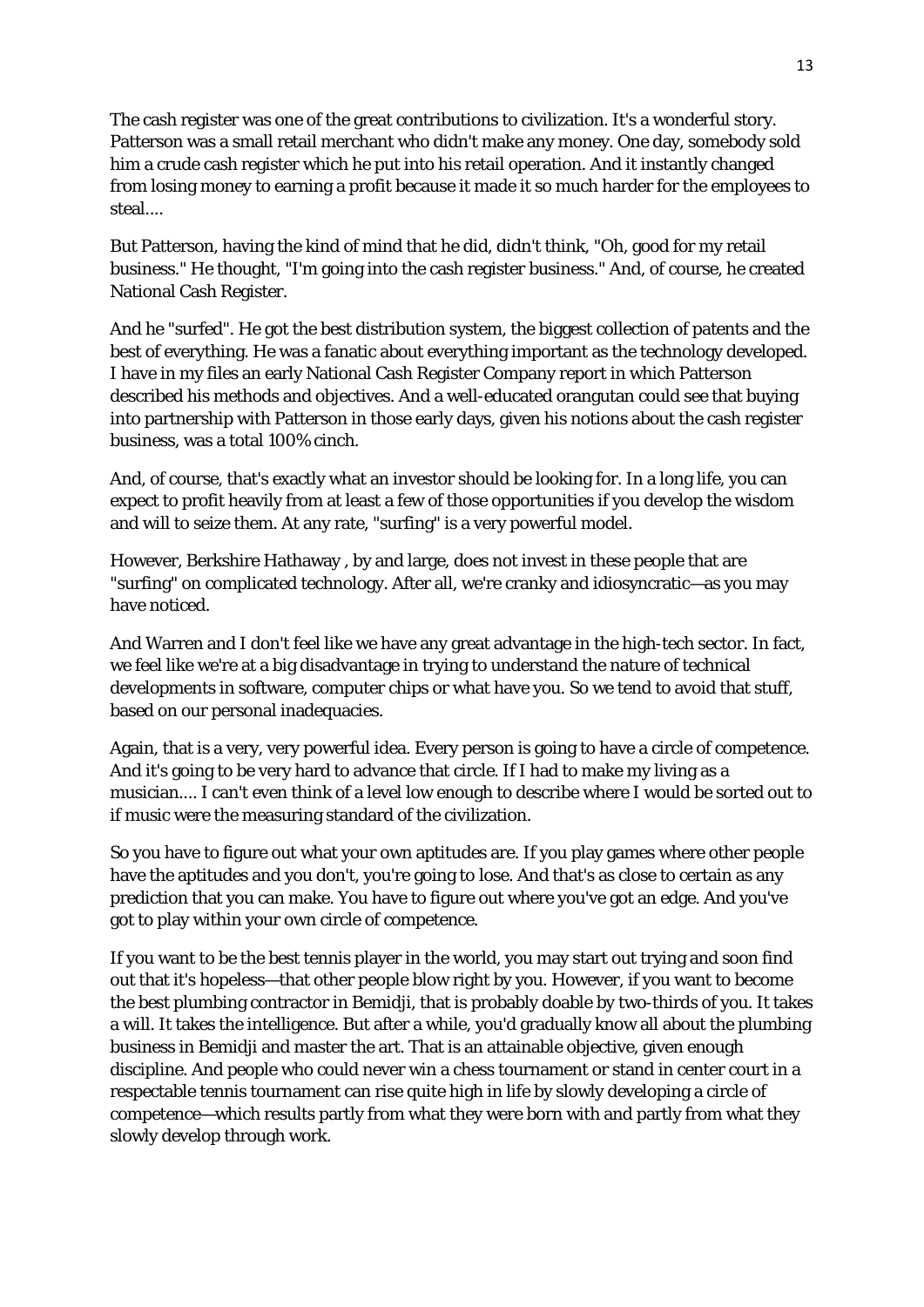So some edges can be acquired. And the game of life to some extent for most of us is trying to be something like a good plumbing contractor in Bemidji. Very few of us are chosen to win the world's chess tournaments.

Some of you may find opportunities "surfing" along in the new high-tech fields—the Intels, the Microsofts and so on. The fact that we don't think we're very good at it and have pretty well stayed out of it doesn't mean that it's irrational for you to do it.

Well, so much for the basic microeconomics models, a little bit of psychology, a little bit of mathematics, helping create what I call the general substructure of worldly wisdom. Now, if you want to go on from carrots to dessert, I'll turn to stock picking—trying to draw on this general worldly wisdom as we go.

I don't want to get into emerging markets, bond arbitrage and so forth. I'm talking about nothing but plain vanilla stock picking. That, believe me, is complicated enough. And I'm talking about common stock picking.

The first question is, "What is the nature of the stock market?" And that gets you directly to this efficient market theory that got to be the rage—a total rage—long after I graduated from law school.

And it's rather interesting because one of the greatest economists of the world is a substantial shareholder in Berkshire Hathaway and has been for a long time. His textbook always taught that the stock market was perfectly efficient and that nobody could beat it. But his own money went into Berkshire and made him wealthy. So, like Pascal in his famous wager, he hedged his bet.

Is the stock market so efficient that people can't beat it? Well, the efficient market theory is obviously roughly right—meaning that markets are quite efficient and it's quite hard for anybody to beat the market by significant margins as a stock picker by just being intelligent and working in a disciplined way.

Indeed, the average result has to be the average result. By definition, everybody can't beat the market. As I always say, the iron rule of life is that only 20% of the people can be in the top fifth. That's just the way it is. So the answer is that it's partly efficient and partly inefficient.

And, by the way, I have a name for people who went to the extreme efficient market theory which is "bonkers". It was an intellectually consistent theory that enabled them to do pretty mathematics. So I understand its seductiveness to people with large mathematical gifts. It just had a difficulty in that the fundamental assumption did not tie properly to reality.

Again, to the man with a hammer, every problem looks like a nail. If you're good at manipulating higher mathematics in a consistent way, why not make an assumption which enables you to use your tool?

The model I like—to sort of simplify the notion of what goes on in a market for common stocks—is the pari-mutuel system at the racetrack. If you stop to think about it, a pari-mutuel system is a market. Everybody goes there and bets and the odds change based on what's bet. That's what happens in the stock market.

Any damn fool can see that a horse carrying a light weight with a wonderful win rate and a good post position etc., etc. is way more likely to win than a horse with a terrible record and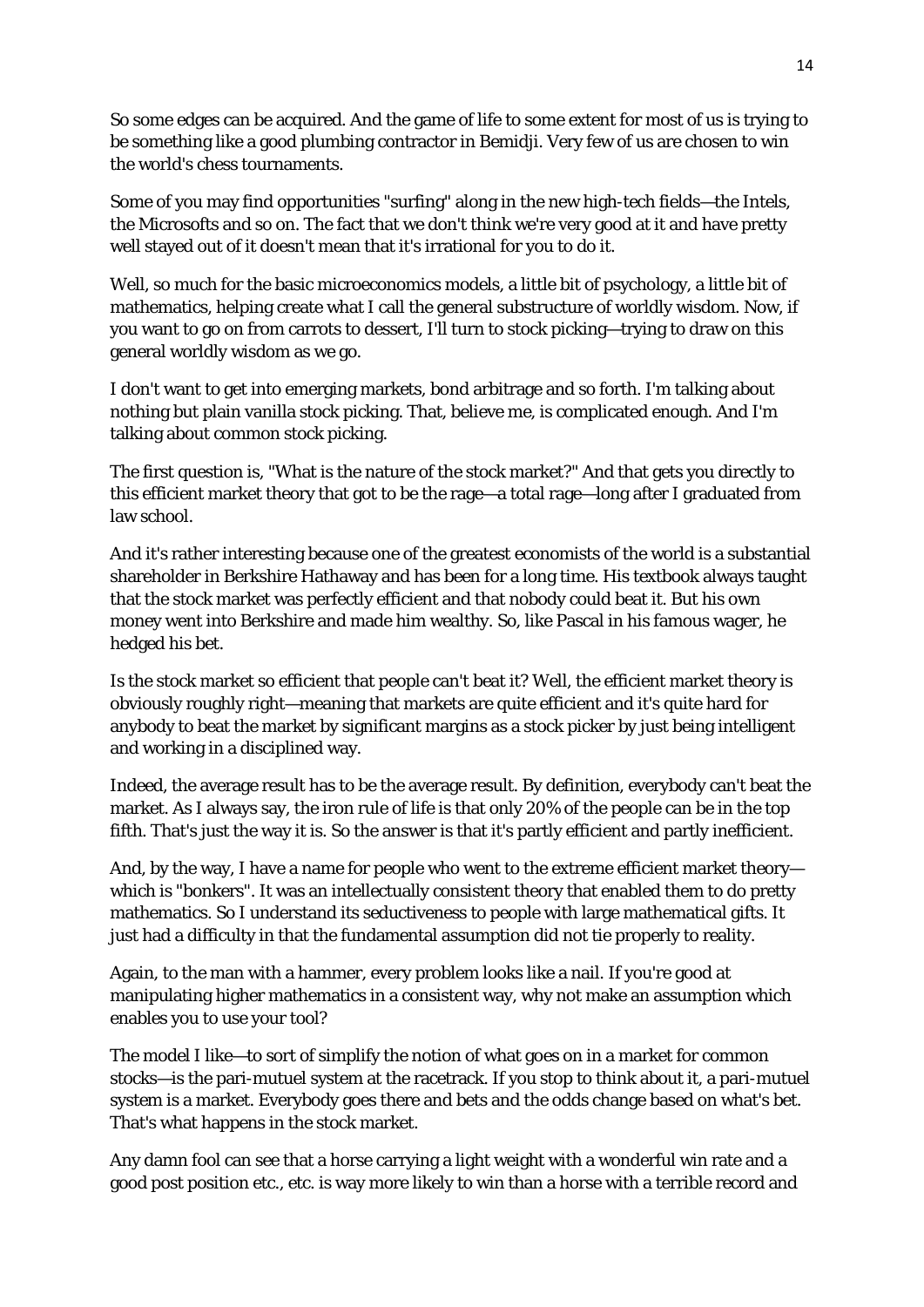extra weight and so on and so on. But if you look at the odds, the bad horse pays 100 to 1, whereas the good horse pays 3 to 2. Then it's not clear which is statistically the best bet using the mathematics of Fermat and Pascal. The prices have changed in such a way that it's very hard to beat the system.

And then the track is taking 17% off the top. So not only do you have to outwit all the other betters, but you've got to outwit them by such a big margin that on average, you can afford to take 17% of your gross bets off the top and give it to the house before the rest of your money can be put to work.

Given those mathematics, is it possible to beat the horses only using one's intelligence? Intelligence should give some edge, because lots of people who don't know anything go out and bet lucky numbers and so forth. Therefore, somebody who really thinks about nothing but horse performance and is shrewd and mathematical could have a very considerable edge, in the absence of the frictional cost caused by the house take.

Unfortunately, what a shrewd horseplayer's edge does in most cases is to reduce his average loss over a season of betting from the 17% that he would lose if he got the average result to maybe 10%. However, there are actually a few people who can beat the game after paying the full 17%.

I used to play poker when I was young with a guy who made a substantial living doing nothing but bet harness races.... Now, harness racing is a relatively inefficient market. You don't have the depth of intelligence betting on harness races that you do on regular races. What my poker pal would do was to think about harness races as his main profession. And he would bet only occasionally when he saw some mispriced bet available. And by doing that, after paying the full handle to the house—which I presume was around 17%—he made a substantial living.

You have to say that's rare. However, the market was not perfectly efficient. And if it weren't for that big 17% handle, lots of people would regularly be beating lots of other people at the horse races. It's efficient, yes. But it's not perfectly efficient. And with enough shrewdness and fanaticism, some people will get better results than others.

The stock market is the same way—except that the house handle is so much lower. If you take transaction costs—the spread between the bid and the ask plus the commissions—and if you don't trade too actively, you're talking about fairly low transaction costs. So that with enough fanaticism and enough discipline, some of the shrewd people are going to get way better results than average in the nature of things.

It is not a bit easy. And, of course, 50% will end up in the bottom half and 70% will end up in the bottom 70%. But some people will have an advantage. And in a fairly low transaction cost operation, they will get better than average results in stock picking.

How do you get to be one of those who is a winner—in a relative sense—instead of a loser?

Here again, look at the pari-mutuel system. I had dinner last night by absolute accident with the president of Santa Anita. He says that there are two or three betters who have a credit arrangement with them, now that they have off-track betting, who are actually beating the house. They're sending money out net after the full handle—a lot of it to Las Vegas, by the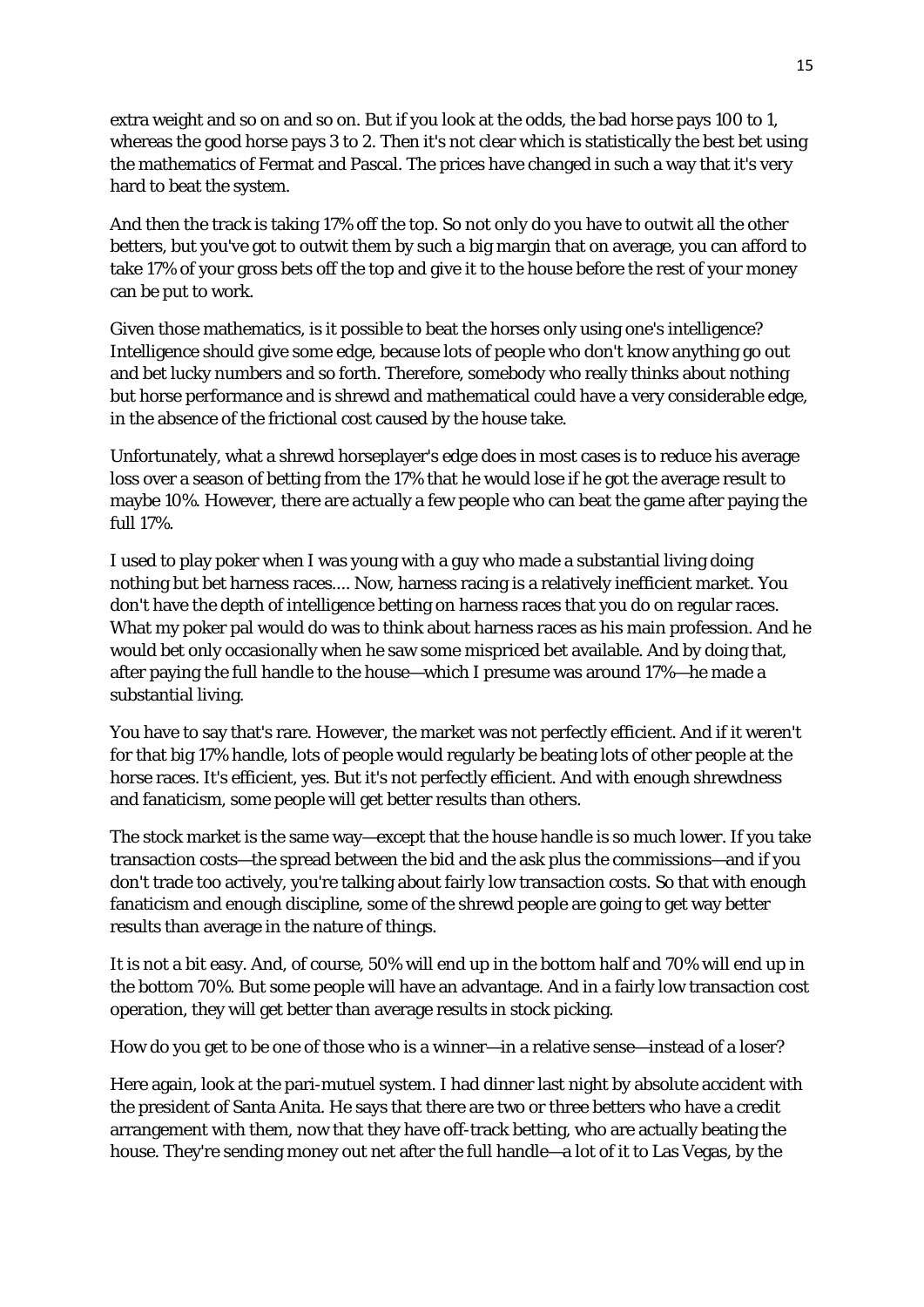way—to people who are actually winning slightly, net, after paying the full handle. They're that shrewd about something with as much unpredictability as horse racing.

And the one thing that all those winning betters in the whole history of people who've beaten the pari-mutuel system have is quite simple. They bet very seldom.

It's not given to human beings to have such talent that they can just know everything about everything all the time. But it is given to human beings who work hard at it—who look and sift the world for a mispriced be—that they can occasionally find one.

And the wise ones bet heavily when the world offers them that opportunity. They bet big when they have the odds. And the rest of the time, they don't. It's just that simple.

That is a very simple concept. And to me it's obviously right—based on experience not only from the pari-mutuel system, but everywhere else.

And yet, in investment management, practically nobody operates that way. We operate that way—I'm talking about Buffett and Munger. And we're not alone in the world. But a huge majority of people have some other crazy construct in their heads. And instead of waiting for a near cinch and loading up, they apparently ascribe to the theory that if they work a little harder or hire more business school students, they'll come to know everything about everything all the time.

To me, that's totally insane. The way to win is to work, work, work, work and hope to have a few insights.

How many insights do you need? Well, I'd argue: that you don't need many in a lifetime. If you look at Berkshire Hathaway and all of its accumulated billions, the top ten insights account for most of it. And that's with a very brilliant man—Warren's a lot more able than I am and very disciplined—devoting his lifetime to it. I don't mean to say that he's only had ten insights. I'm just saying, that most of the money came from ten insights.

So you can get very remarkable investment results if you think more like a winning parimutuel player. Just think of it as a heavy odds against game full of craziness with an occasional mispriced something or other. And you're probably not going to be smart enough to find thousands in a lifetime. And when you get a few, you really load up. It's just that simple.

When Warren lectures at business schools, he says, "I could improve your ultimate financial welfare by giving you a ticket with only 20 slots in it so that you had 20 punches representing all the investments that you got to make in a lifetime. And once you'd punched through the card, you couldn't make any more investments at all."

He says, "Under those rules, you'd really think carefully about what you did and you'd be forced to load up on what you'd really thought about. So you'd do so much better."

Again, this is a concept that seems perfectly obvious to me. And to Warren it seems perfectly obvious. But this is one of the very few business classes in the U.S. where anybody will be saying so. It just isn't the conventional wisdom.

To me, it's obvious that the winner has to bet very selectively. It's been obvious to me since very early in life. I don't know why it's not obvious to very many other people.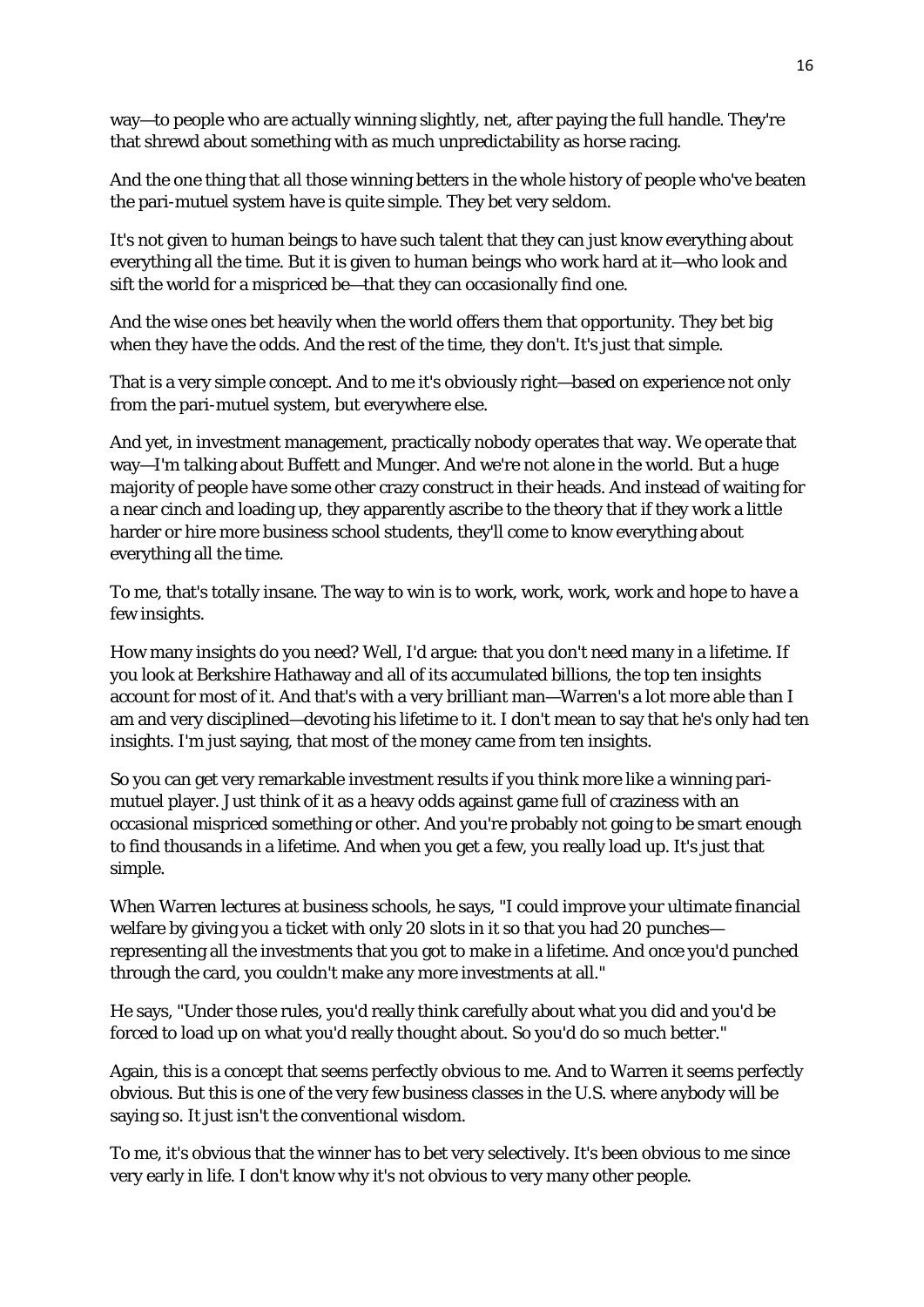I think the reason why we got into such idiocy in investment management is best illustrated by a story that I tell about the guy who sold fishing tackle. I asked him, "My God, they're purple and green. Do fish really take these lures?" And he said, "Mister, I don't sell to fish."

Investment managers are in the position of that fishing tackle salesman. They're like the guy who was selling salt to the guy who already had too much salt. And as long as the guy will buy salt, why they'll sell salt. But that isn't what ordinarily works for the buyer of investment advice.

If you invested Berkshire Hathaway-style, it would be hard to get paid as an investment manager as well as they're currently paid—because you'd be holding a block of Wal-Mart and a block of Coca-Cola and a block of something else. You'd just sit there. And the client would be getting rich. And, after a while, the client would think, "Why am I paying this guy half a percent a year on my wonderful passive holdings?"

So what makes sense for the investor is different from what makes sense for the manager. And, as usual in human affairs, what determines the behavior are incentives for the decision maker.

From all business, my favorite case on incentives is Federal Express. The heart and soul of their system—which creates the integrity of the product—is having all their airplanes come to one place in the middle of the night and shift all the packages from plane to plane. If there are delays, the whole operation can't deliver a product full of integrity to Federal Express customers.

And it was always screwed up. They could never get it done on time. They tried everything moral suasion, threats, you name it. And nothing worked.

Finally, somebody got the idea to pay all these people not so much an hour, but so much a shift—and when it's all done, they can all go home. Well, their problems cleared up overnight.

So getting the incentives right is a very, very important lesson. It was not obvious to Federal Express what the solution was. But maybe now, it will hereafter more often be obvious to you.

All right, we've now recognized that the market is efficient as a pari-mutuel system is efficient with the favorite more likely than the long shot to do well in racing, but not necessarily give any betting advantage to those that bet on the favorite.

In the stock market, some railroad that's beset by better competitors and tough unions may be available at one-third of its book value. In contrast, IBM in its heyday might be selling at 6 times book value. So it's just like the pari-mutuel system. Any damn fool could plainly see that IBM had better business prospects than the railroad. But once you put the price into the formula, it wasn't so clear anymore what was going to work best for a buyer choosing between the stocks. So it's a lot like a pari-mutuel system. And, therefore, it gets very hard to beat.

What style should the investor use as a picker of common stocks in order to try to beat the market—in other words, to get an above average long-term result? A standard technique that appeals to a lot of people is called "sector rotation". You simply figure out when oils are going to outperform retailers, etc., etc., etc. You just kind of flit around being in the hot sector of the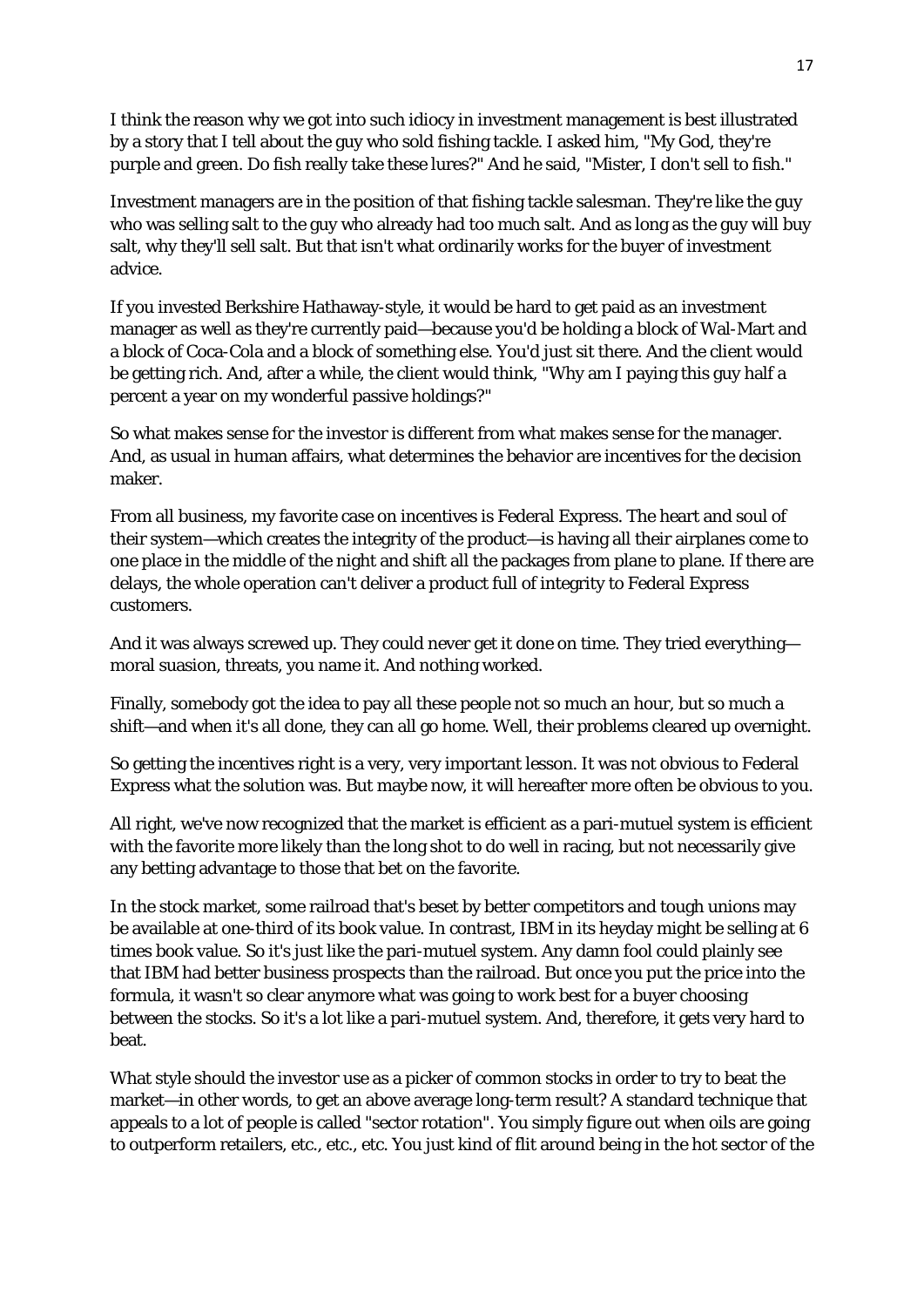market making better choices than other people. And presumably, over a long period of time, you get ahead.

However, I know of no really rich sector rotator. Maybe some people can do it. I'm not saying they can't. All I know is that all the people I know who got rich—and I know a lot of them did not do it that way.

The second basic approach is the one that Ben Graham used—much admired by Warren and me. As one factor, Graham had this concept of value to a private owner—what the whole enterprise would sell for if it were available. And that was calculable in many cases.

Then, if you could take the stock price and multiply it by the number of shares and get something that was one third or less of sellout value, he would say that you've got a lot of edge going for you. Even with an elderly alcoholic running a stodgy business, this significant excess of real value per share working for you means that all kinds of good things can happen to you. You had a huge margin of safety—as he put it—by having this big excess value going for you.

But he was, by and large, operating when the world was in shell shock from the 1930s—which was the worst contraction in the English-speaking world in about 600 years. Wheat in Liverpool, I believe, got down to something like a 600-year low, adjusted for inflation. People were so shell-shocked for a long time thereafter that Ben Graham could run his Geiger counter over this detritus from the collapse of the 1930s and find things selling below their working capital per share and so on.

And in those days, working capital actually belonged to the shareholders. If the employees were no longer useful, you just sacked them all, took the working capital and stuck it in the owners' pockets. That was the way capitalism then worked.

Nowadays, of course, the accounting is not realistic because the minute the business starts contracting, significant assets are not there. Under social norms and the new legal rules of the civilization, so much is owed to the employees that, the minute the enterprise goes into reverse, some of the assets on the balance sheet aren't there anymore.

Now, that might not be true if you run a little auto dealership yourself. You may be able to run it in such a way that there's no health plan and this and that so that if the business gets lousy, you can take your working capital and go home. But IBM can't, or at least didn't. Just look at what disappeared from its balance sheet when it decided that it had to change size both because the world had changed technologically and because its market position had deteriorated.

And in terms of blowing it, IBM is some example. Those were brilliant, disciplined people. But there was enough turmoil in technological change that IBM got bounced off the wave after "surfing" successfully for 60 years. And that was some collapse—an object lesson in the difficulties of technology and one of the reasons why Buffett and Munger don't like technology very much. We don't think we're any good at it, and strange things can happen.

At any rate, the trouble with what I call the classic Ben Graham concept is that gradually the world wised up and those real obvious bargains disappeared. You could run your Geiger counter over the rubble and it wouldn't click.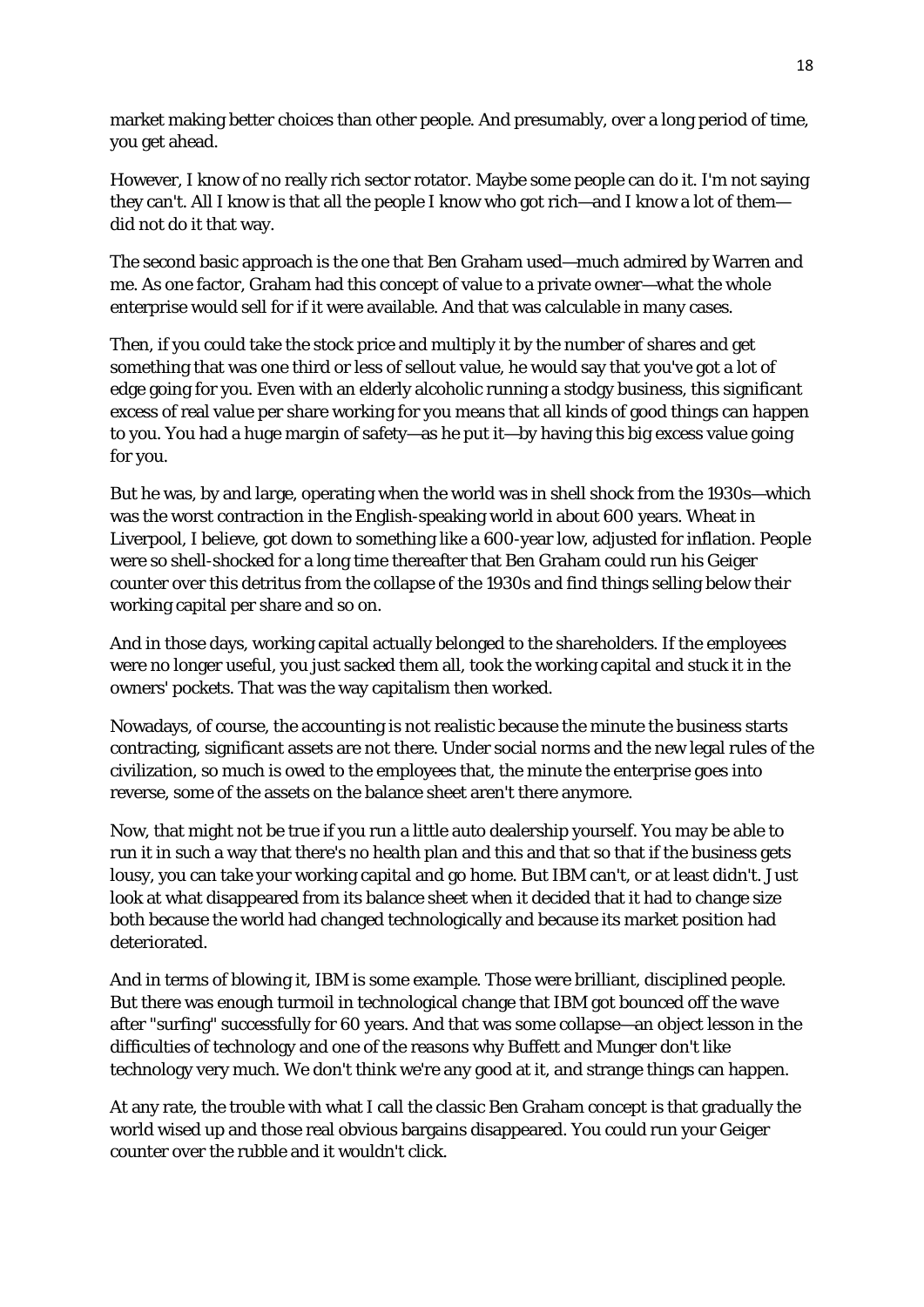But such is the nature of people who have a hammer—to whom, as I mentioned, every problem looks like a nail that the Ben Graham followers responded by changing the calibration on their Geiger counters. In effect, they started defining a bargain in a different way. And they kept changing the definition so that they could keep doing what they'd always done. And it still worked pretty well. So the Ben Graham intellectual system was a very good one.

Of course, the best part of it all was his concept of "Mr. Market". Instead of thinking the market was efficient, he treated it as a manic-depressive who comes by every day. And some days he says, "I'll sell you some of my interest for way less than you think it's worth." And other days, "Mr. Market" comes by and says, "I'll buy your interest at a price that's way higher than you think it's worth." And you get the option of deciding whether you want to buy more, sell part of what you already have or do nothing at all.

To Graham, it was a blessing to be in business with a manic-depressive who gave you this series of options all the time. That was a very significant mental construct. And it's been very useful to Buffett, for instance, over his whole adult lifetime.

However, if we'd stayed with classic Graham the way Ben Graham did it, we would never have had the record we have. And that's because Graham wasn't trying to do what we did.

For example, Graham didn't want to ever talk to management. And his reason was that, like the best sort of professor aiming his teaching at a mass audience, he was trying to invent a system that anybody could use. And he didn't feel that the man in the street could run around and talk to managements and learn things. He also had a concept that the management would often couch the information very shrewdly to mislead. Therefore, it was very difficult. And that is still true, of course—human nature being what it is.

And so having started out as Grahamites which, by the way, worked fine—we gradually got what I would call better insights. And we realized that some company that was selling at 2 or 3 times book value could still be a hell of a bargain because of momentums implicit in its position, sometimes combined with an unusual managerial skill plainly present in some individual or other, or some system or other.

And once we'd gotten over the hurdle of recognizing that a thing could be a bargain based on quantitative measures that would have horrified Graham, we started thinking about better businesses.

And, by the way, the bulk of the billions in Berkshire Hathaway have come from the better businesses. Much of the first \$200 or \$300 million came from scrambling around with our Geiger counter. But the great bulk of the money has come from the great businesses.

And even some of the early money was made by being temporarily present in great businesses. Buffett Partnership, for example, owned American Express and Disney when they got pounded down.

Most investment managers are in a game where the clients expect them to know a lot about a lot of things. We didn't have any clients who could fire us at Berkshire Hathaway. So we didn't have to be governed by any such construct. And we came to this notion of finding a mispriced bet and loading up when we were very confident that we were right. So we're way less diversified. And I think our system is miles better.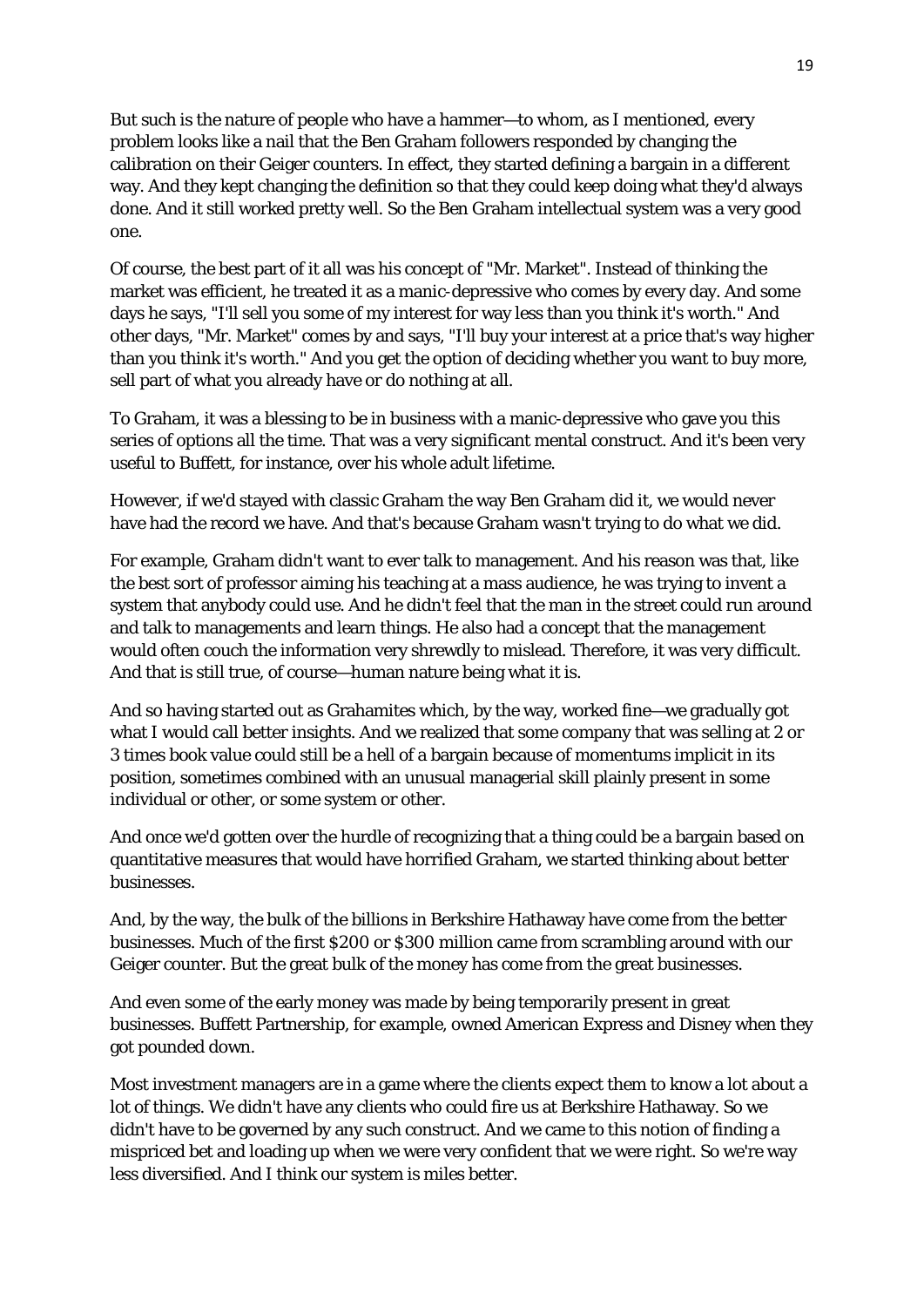However, in all fairness, I don't think a lot of money managers could successfully sell their services if they used our system. But if you're investing for 40 years in some pension fund, what difference does it make if the path from start to finish is a little more bumpy or a little different than everybody else's so long as it's all going to work out well in the end? So what if there's a little extra volatility.

In investment management today, everybody wants not only to win, but to have a yearly outcome path that never diverges very much from a standard path except on the upside. Well, that is a very artificial, crazy construct. That's the equivalent in investment management to the custom of binding the feet of Chinese women. It's the equivalent of what Nietzsche meant when he criticized the man who had a lame leg and was proud of it.

That is really hobbling yourself. Now, investment managers would say, "We have to be that way. That's how we're measured." And they may be right in terms of the way the business is now constructed. But from the viewpoint of a rational consumer, the whole system's "bonkers" and draws a lot of talented people into socially useless activity.

And the Berkshire system is not "bonkers". It's so damned elementary that even bright people are going to have limited, really valuable insights in a very competitive world when they're fighting against other very bright, hardworking people.

And it makes sense to load up on the very few good insights you have instead of pretending to know everything about everything at all times. You're much more likely to do well if you start out to do something feasible instead of something that isn't feasible. Isn't that perfectly obvious?

How many of you have 56 brilliant ideas in which you have equal confidence? Raise your hands, please. How many of you have two or three insights that you have some confidence in? I rest my case.

I'd say that Berkshire Hathaway's system is adapting to the nature of the investment problem as it really is.

We've really made the money out of high quality businesses. In some cases, we bought the whole business. And in some cases, we just bought a big block of stock. But when you analyze what happened, the big money's been made in the high quality businesses. And most of the other people who've made a lot of money have done so in high quality businesses.

Over the long term, it's hard for a stock to earn a much better return than the business which underlies it earns. If the business earns 6% on capital over 40 years and you hold it for that 40 years, you're not going to make much different than a 6% return—even if you originally buy it at a huge discount. Conversely, if a business earns 18% on capital over 20 or 30 years, even if you pay an expensive looking price, you'll end up with a fine result.

So the trick is getting into better businesses. And that involves all of these advantages of scale that you could consider momentum effects.

How do you get into these great companies? One method is what I'd call the method of finding them small get 'em when they're little. For example, buy Wal-Mart when Sam Walton first goes public and so forth. And a lot of people try to do just that. And it's a very beguiling idea. If I were a young man, I might actually go into it.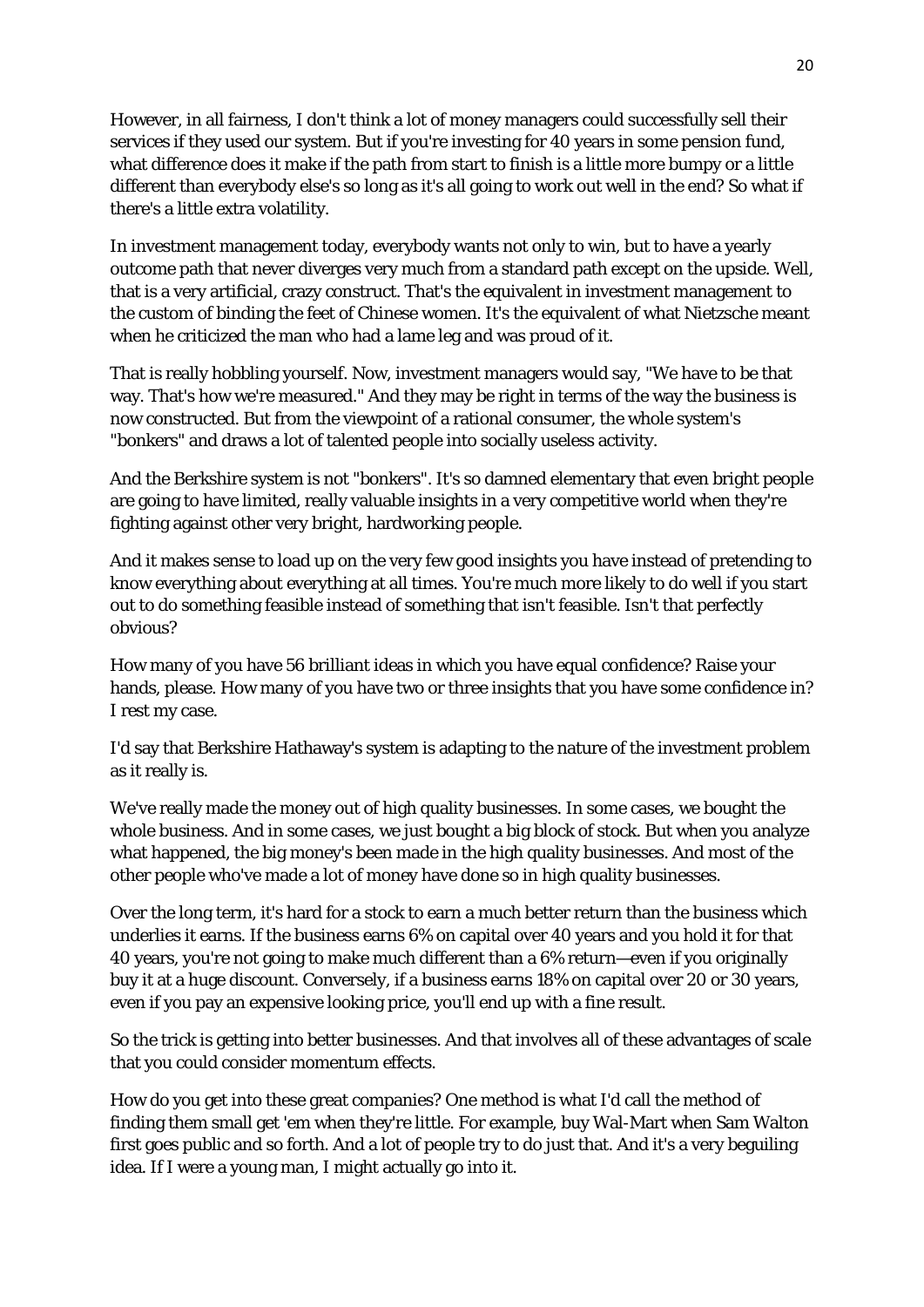But it doesn't work for Berkshire Hathaway anymore because we've got too much money. We can't find anything that fits our size parameter that way. Besides, we're set in our ways. But I regard finding them small as a perfectly intelligent approach for somebody to try with discipline. It's just not something that I've done.

Finding 'em big obviously is very hard because of the competition. So far, Berkshire's managed to do it. But can we continue to do it? What's the next Coca-Cola investment for us? Well, the answer to that is I don't know. I think it gets harder for us all the time....

And ideally and we've done a lot of this—you get into a great business which also has a great manager because management matters. For example, it's made a great difference to General Electric that Jack Welch came in instead of the guy who took over Westinghouse—a very great difference. So management matters, too.

And some of it is predictable. I do not think it takes a genius to understand that Jack Welch was a more insightful person and a better manager than his peers in other companies. Nor do I think it took tremendous genius to understand that Disney had basic momentums in place which are very powerful and that Eisner and Wells were very unusual managers.

So you do get an occasional opportunity to get into a wonderful business that's being run by a wonderful manager. And, of course, that's hog heaven day. If you don't load up when you get those opportunities, it's a big mistake.

Occasionally, you'll find a human being who's so talented that he can do things that ordinary skilled mortals can't. I would argue that Simon Marks—who was second generation in Marks & Spencer of England—was such a man. Patterson was such a man at National Cash Register. And Sam Walton was such a man.

These people do come along—and in many cases, they're not all that hard to identify. If they've got a reasonable hand—with the fanaticism and intelligence and so on that these people generally bring to the party—then management can matter much.

However, averaged out, betting on the quality of a business is better than betting on the quality of management. In other words, if you have to choose one, bet on the business momentum, not the brilliance of the manager.

But, very rarely, you find a manager who's so good that you're wise to follow him into what looks like a mediocre business.

Another very simple effect I very seldom see discussed either by investment managers or anybody else is the effect of taxes. If you're going to buy something which compounds for 30 years at 15% per annum and you pay one 35% tax at the very end, the way that works out is that after taxes, you keep 13.3% per annum.

In contrast, if you bought the same investment, but had to pay taxes every year of 35% out of the 15% that you earned, then your return would be 15% minus 35% of 15%—or only 9.75% per year compounded. So the difference there is over 3.5%. And what 3.5% does to the numbers over long holding periods like 30 years is truly eye-opening. If you sit back for long, long stretches in great companies, you can get a huge edge from nothing but the way that income taxes work.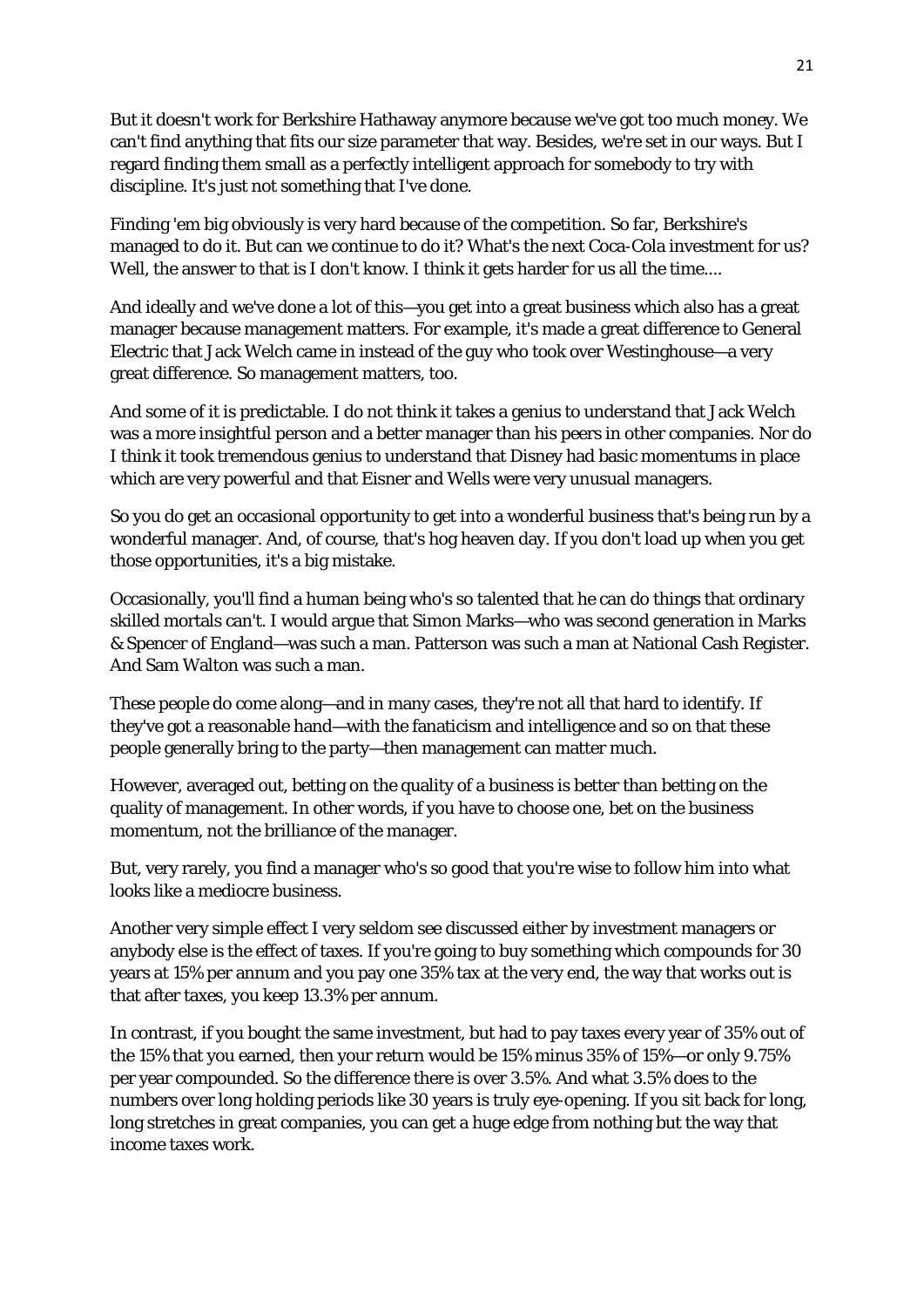Even with a 10% per annum investment, paying a 35% tax at the end gives you 8.3% after taxes as an annual compounded result after 30 years. In contrast, if you pay the 35% each year instead of at the end, your annual result goes down to 6.5%. So you add nearly 2% of after-tax return per annum if you only achieve an average return by historical standards from common stock investments in companies with tiny dividend payout ratios.

But in terms of business mistakes that I've seen over a long lifetime, I would say that trying to minimize taxes too much is one of the great standard causes of really dumb mistakes. I see terrible mistakes from people being overly motivated by tax considerations.

Warren and I personally don't drill oil wells. We pay our taxes. And we've done pretty well, so far. Anytime somebody offers you a tax shelter from here on in life, my advice would be don't buy it.

In fact, any time anybody offers you anything with a big commission and a 200-page prospectus, don't buy it. Occasionally, you'll be wrong if you adopt "Munger's Rule". However, over a lifetime, you'll be a long way ahead—and you will miss a lot of unhappy experiences that might otherwise reduce your love for your fellow man.

There are huge advantages for an individual to get into a position where you make a few great investments and just sit back and wait: You're paying less to brokers. You're listening to less nonsense. And if it works, the governmental tax system gives you an extra 1, 2 or 3 percentage points per annum compounded.

And you think that most of you are going to get that much advantage by hiring investment counselors and paying them 1% to run around, incurring a lot of taxes on your behalf'? Lots of luck.

Are there any dangers in this philosophy? Yes. Everything in life has dangers. Since it's so obvious that investing in great companies works, it gets horribly overdone from time to time. In the "Nifty-Fifty" days, everybody could tell which companies were the great ones. So they got up to 50, 60 and 70 times earnings. And just as IBM fell off the wave, other companies did, too. Thus, a large investment disaster resulted from too high prices. And you've got to be aware of that danger....

So there are risks. Nothing is automatic and easy. But if you can find some fairly-priced great company and buy it and sit, that tends to work out very, very well indeed—especially for an individual,

Within the growth stock model, there's a sub-position: There are actually businesses, that you will find a few times in a lifetime, where any manager could raise the return enormously just by raising prices—and yet they haven't done it. So they have huge untapped pricing power that they're not using. That is the ultimate no-brainer.

That existed in Disney. It's such a unique experience to take your grandchild to Disneyland. You're not doing it that often. And there are lots of people in the country. And Disney found that it could raise those prices a lot and the attendance stayed right up.

So a lot of the great record of Eisner and Wells was utter brilliance but the rest came from just raising prices at Disneyland and Disneyworld and through video cassette sales of classic animated movies.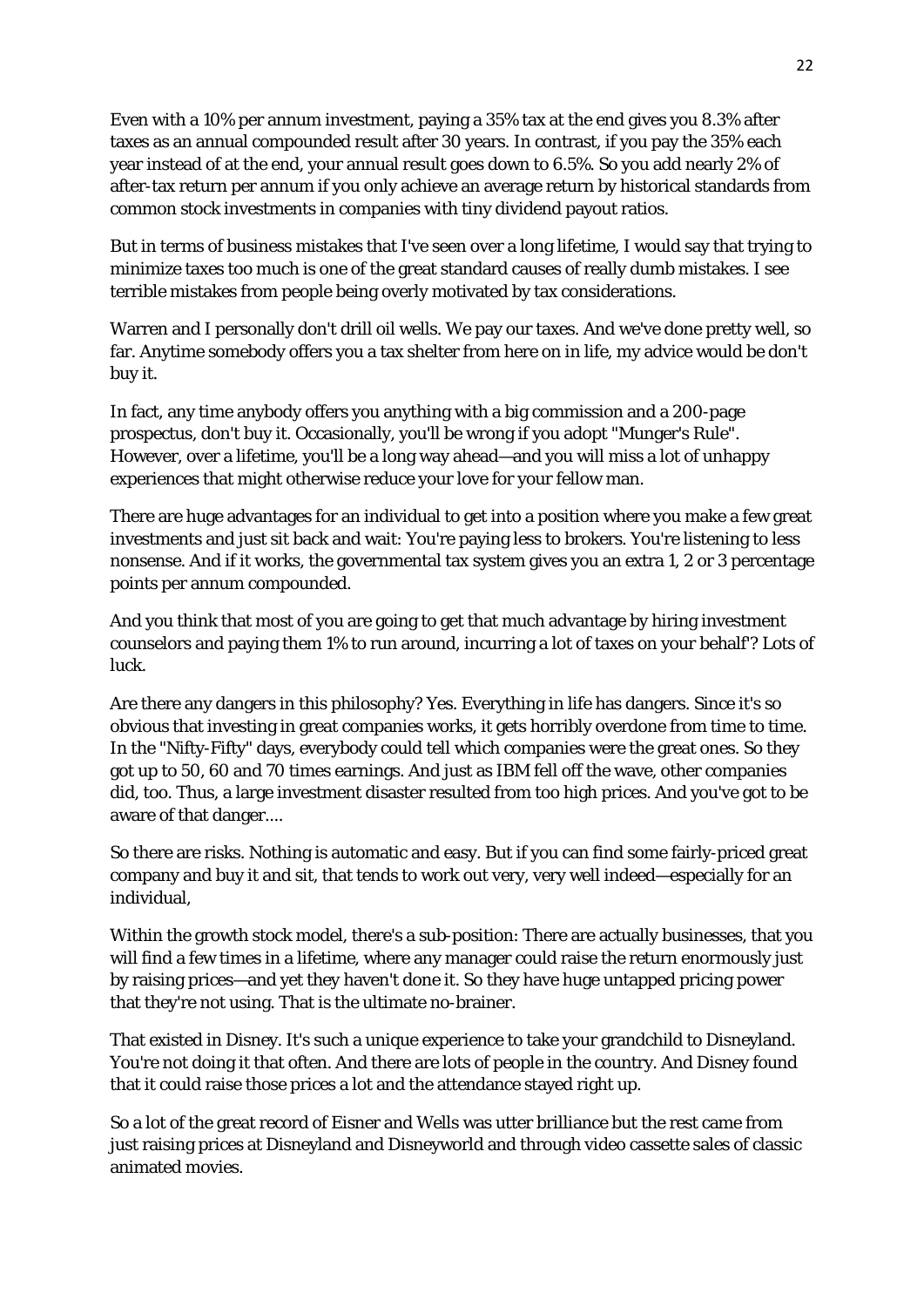At Berkshire Hathaway, Warren and I raised the prices of See's Candy a little faster than others might have. And, of course, we invested in Coca-Cola—which had some untapped pricing power. And it also had brilliant management. So a Goizueta and Keough could do much more than raise prices. It was perfect.

You will get a few opportunities to profit from finding underpricing. There are actually people out there who don't price everything as high as the market will easily stand. And once you figure that out, it's like finding in the street—if you have the courage of your convictions.

If you look at Berkshire's investments where a lot of the money's been made and you look for the models, you can see that we twice bought into two-newspaper towns which have since become one-newspaper towns. So we made a bet to some extent....

In one of those—The Washington Post—we bought it at about 20% of the value to a private owner. So we bought it on a Ben Graham-style basis—at one fifth of obvious value—and, in addition, we faced a situation where you had both the top hand in a game that was clearly going to end up with one winner and a management with a lot of integrity and intelligence. That one was a real dream. They're very high class people—the Katharine Graham family. That's why it was a dream—an absolute, damn dream.

Of course, that came about back in '73-74. And that was almost like 1932. That was probably a once-in-40-yearstype denouement in the markets. That investment's up about 50 times over our cost.

If I were you, I wouldn't count on getting any investment in your lifetime quite as good as The Washington Post was in '73 and '74.

But it doesn't have to be that good to take care of you.

Let me mention another model. Of course, Gillette and Coke make fairly low-priced items and have a tremendous marketing advantage all over the world. And in Gillette's case, they keep surfing along new technology which is fairly simple by the standards of microchips. But it's hard for competitors to do.

So they've been able to stay constantly near the edge of improvements in shaving. There are whole countries where Gillette has more than 90% of the shaving market.

GEICO is a very interesting model. It's another one of the 100 or so models you ought to have in your head. I've had many friends in the sick business fix-up game over a long lifetime. And they practically all use the following formula—I call it the cancer surgery formula:

They look at this mess. And they figure out if there's anything sound left that can live on its own if they cut away everything else. And if they find anything sound, they just cut away everything else. Of course, if that doesn't work, they liquidate the business. But it frequently does work.

And GEICO had a perfectly magnificent business submerged in a mess, but still working. Misled by success, GEICO had done some foolish things. They got to thinking that, because they were making a lot of money, they knew everything. And they suffered huge losses.